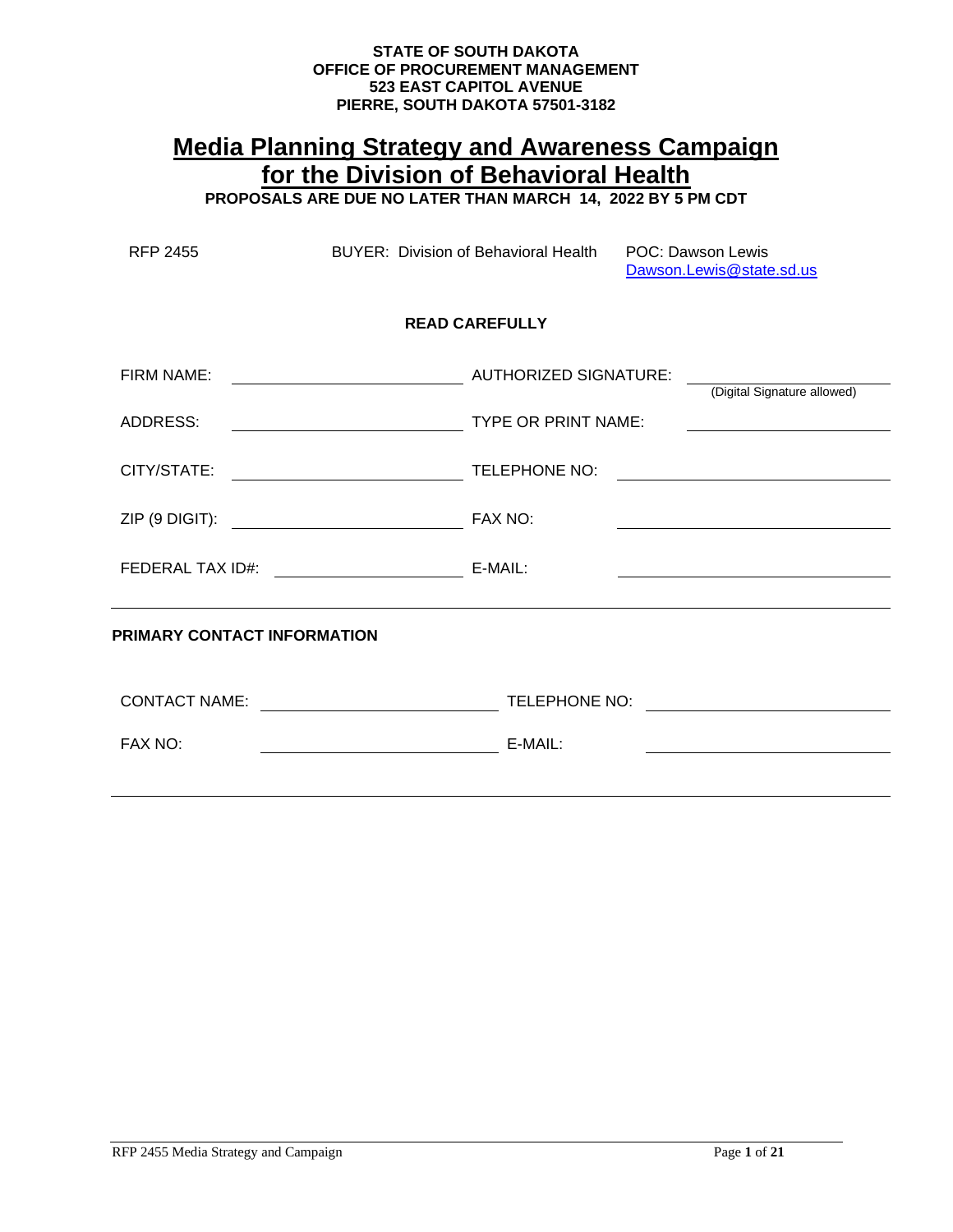## **1.0 GENERAL INFORMATION**

## **1.1 PURPOSE OF REQUEST FOR PROPOSAL (RFP)**

The Department of Social Services, Division of Behavioral Health (DBH) is seeking a qualified vendor to develop a five-year strategic plan to support an all-encompassing statewide campaign of publicly funded behavioral health services. The plan shall support the de-stigmatization of behavioral health disorders, provide education and awareness to available resources and supports including 211 as a general information resource option, 1-800-920-4343 for behavioral health resource information and 988 as the behavioral health crisis line effective July of 2022; incorporate messaging with current awareness campaigns supported by the DBH including the support of social marketing efforts to maximize and support public engagement; and support publicly funded behavioral health providers with activities to promote localized efforts, building upon the statewide campaign.

# **1.2 ISSUING OFFICE AND RFP REFERENCE NUMBER**

The Division of Behavioral Health is the issuing office for this document and all subsequent addenda relating to it, on behalf of the State of South Dakota, Department of Social Services. The reference number for the transaction is RFP 2455. Refer to this number on all proposals, correspondence, and documentation relating to the RFP.

Please refer to the Department of Social Services website link for the RFP, [http://dss.sd.gov/keyresources/rfp.aspx,](http://dss.sd.gov/keyresources/rfp.aspx) any related questions/answers, changes to schedule of activities, amendments, etc.

## **1.3 LETTER OF INTENT**

All interested offerors are requested to submit a non-binding Letter of Intent to respond to this RFP. While preferred, a Letter of Intent is not mandatory to submit a proposal.

The letter of intent must be received by email in the Department of Social Services by no later than January 4, 2022 by 5 PM CDT and must be addressed to [Dawson.Lewis@state.sd.us.](mailto:Dawson.Lewis@state.sd.us) Place the following, exactly as written, in the subject line of your email: *RFP 2455 Letter of Intent***.** Be sure to reference the RFP number in any attached letter or document.

# **1.4 SCHEDULE OF ACTIVITIES (SUBJECT TO CHANGE)**

RFP Publication December 17, 2021 Letter of Intent to Respond Due **Server and Server and Server All 2008** January 4, 2022 Deadline for Submission of Written Inquiries January 19, 2022 Responses to Offeror Questions February 8, 2022 Request Secured File Transfer Protocol (SFTP)<br>Proposal Submission March 14, 2022, 5:00 pm CDT Oral Presentations for Top Three/Five Proposals April 1-April 15, 2022 Anticipated Award Decision/Contract Negotiation May 13, 2022

March 14, 2022, 5:00 pm CDT

# **1.5 SUBMITTING YOUR PROPOSAL**

All proposals must be completed and received in the Department of Social Services by the date and time indicated in the Schedule of Activities.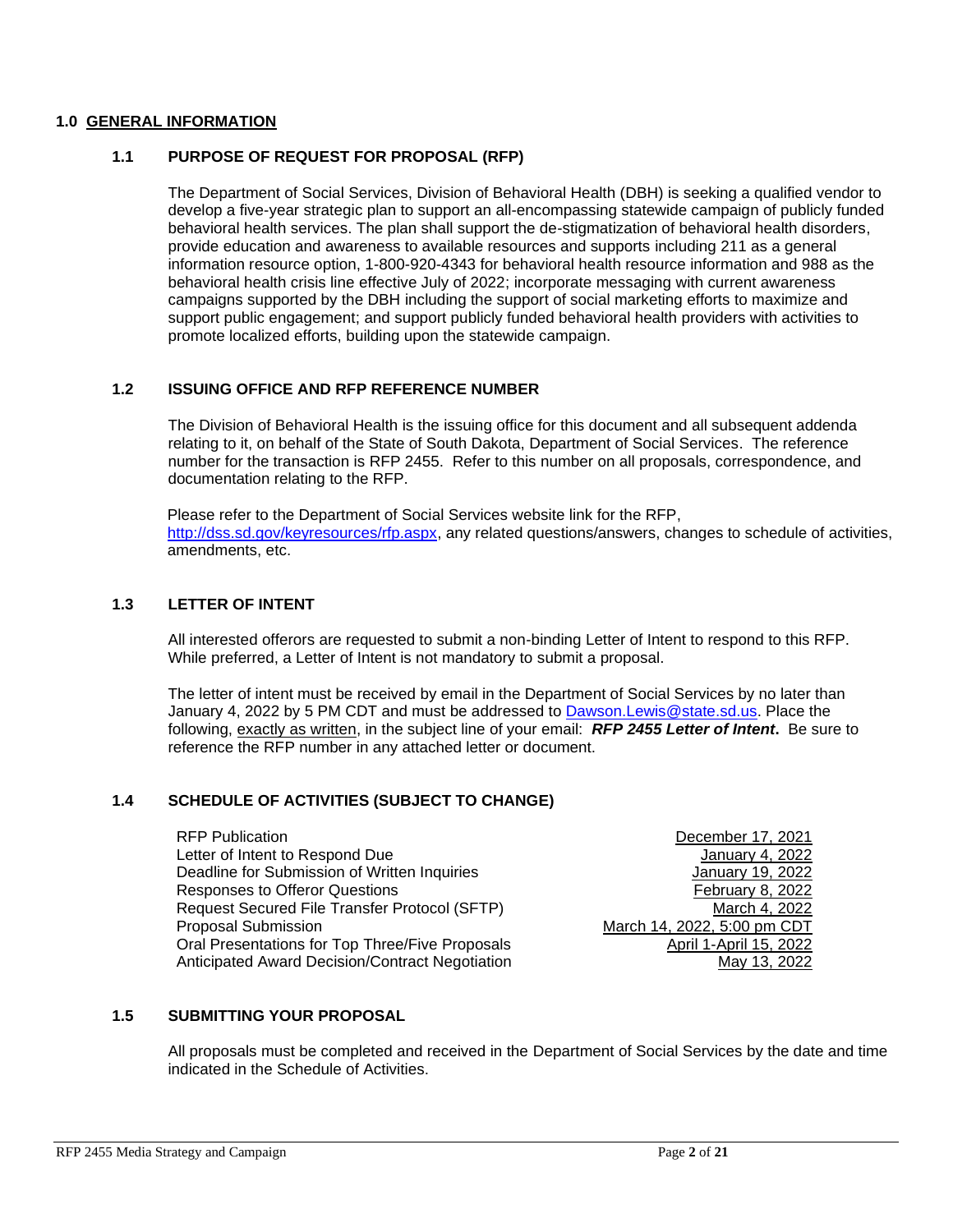Proposals received after the deadline will be late and ineligible for consideration.

Proposals maybe submitted as PDFs via Secured File Transfer Protocol (SFTP). Offerors must request an SFTP folder no later than March 4, 2022 by 5 PM CDT, by emailing Dawson Lewis at the email indicated on page one. The subject line must be *RFP 2455 SFTP Request*. The email should contain the name and the email of the person who will be responsible for uploaded the document(s).

Please note, offeror will need to work with their own technical support staff to set up an SFTP compatible software on offeror's end. While the State of South Dakota can answer questions, State of South Dakota is not responsible for the software required.

No proposal may be accepted from, or any contract or purchase order awarded to any person, firm or corporation that is in arrears upon any obligations to the State of South Dakota, or that otherwise may be deemed irresponsible or unreliable by the State of South Dakota.

## **1.6 CERTIFICATION REGARDING DEBARMENT, SUSPENSION, INELIGIBILITY AND VOLUNTARY EXCLUSION – LOWER TIER COVERED TRANSACTIONS**

By signing and submitting this proposal, the offeror certifies that neither it nor its principals is presently debarred, suspended, proposed for debarment, declared ineligible, or voluntarily excluded from participation, by any Federal department or agency, from transactions involving the use of Federal funds. Where the offeror is unable to certify to any of the statements in this certification, the bidder shall attach an explanation to their offer.

# **1.7 NON-DISCRIMINATION STATEMENT**

The State of South Dakota requires that all contractors, vendors, and suppliers doing business with any State agency, department, or institution, provide a statement of non-discrimination. By signing and submitting their proposal, the offeror certifies they do not discriminate in their employment practices with regard to race, color, creed, religion, age, sex, ancestry, national origin or disability.

# **1.8 RESTRICTION OF BOYCOTT OF ISRAEL**

For contractors, vendors, suppliers, or subcontractors with five (5) or more employees who enter into a contract with the State of South Dakota that involves the expenditure of one hundred thousand dollars (\$100,000) or more, by submitting a response to this solicitation or agreeing to contract with the State, the bidder or offeror certifies and agrees that the following information is correct:

The bidder or offeror, in preparing its response or offer or in considering proposals submitted from qualified, potential vendors, suppliers, and subcontractors, or in the solicitation, selection, or commercial treatment of any vendor, supplier, or subcontractor, has not refused to transact business activities, has not terminated business activities, and has not taken other similar actions intended to limit its commercial relations, related to the subject matter of the bid or offer, with a person or entity on the basis of Israeli national origin, or residence or incorporation in Israel or its territories, with the specific intent to accomplish a boycott or divestment of Israel in a discriminatory manner. It is understood and agreed that, if this certification is false, such false certification will constitute grounds for the State to reject the bid or response submitted by the bidder or offeror on this project and terminate any contract awarded based on the bid or response. The successful bidder or offeror further agrees to provide immediate written notice to the contracting executive branch agency if during the term of the contract it no longer complies with this certification and agrees such noncompliance may be grounds for contract termination.

# **1.9 MODIFICATION OR WITHDRAWAL OF PROPOSALS**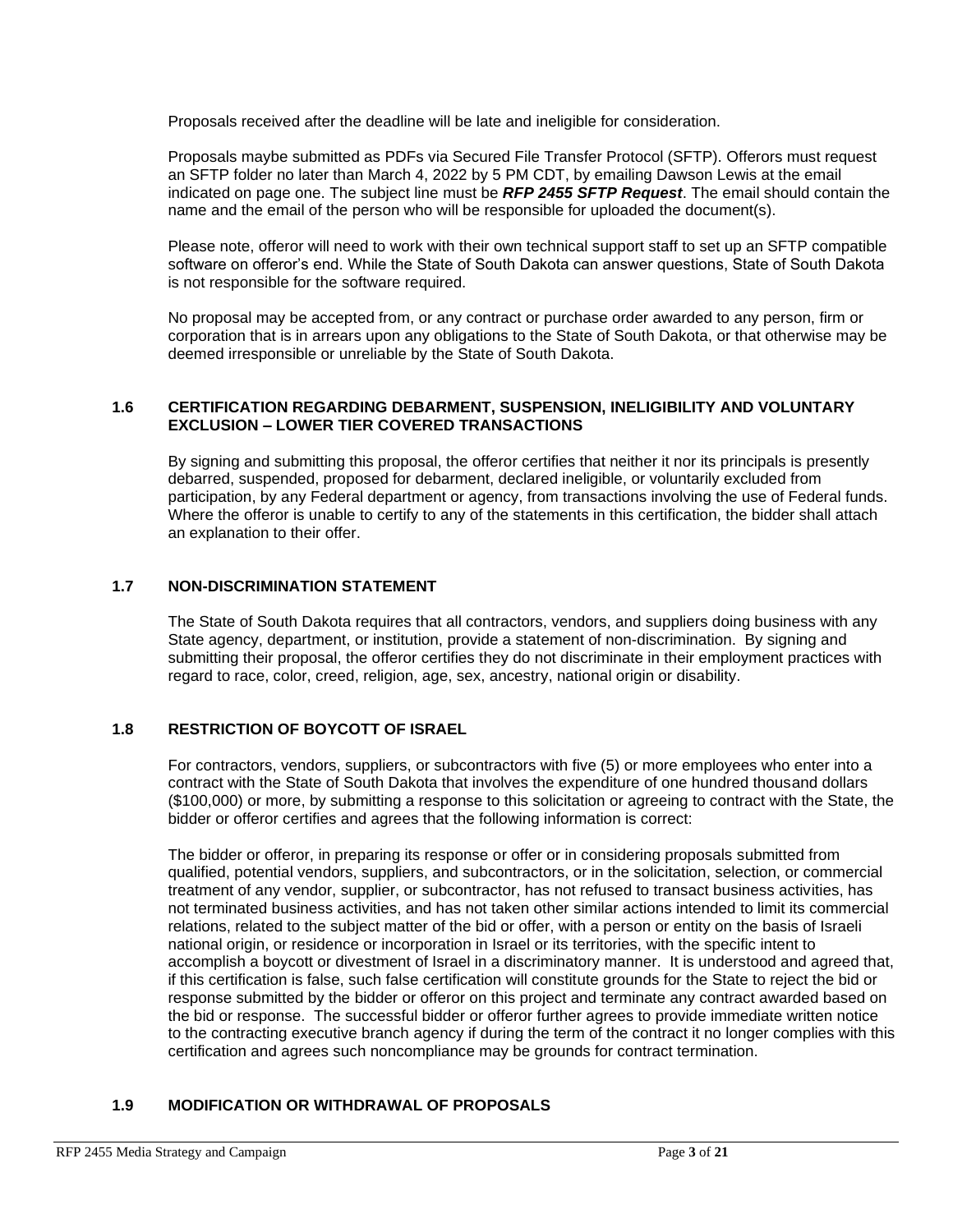Proposals may be modified or withdrawn by the offeror prior to the established due date and time.

No oral, telephonic, telegraphic or facsimile responses or modifications to informal, formal bids, or Request for Proposals will be considered.

## **1.10 OFFEROR INQUIRIES**

Offerors may email inquiries concerning this RFP to obtain clarification of requirements. No inquiries will be accepted after January 19, 2022 by 5 PM CDT. Email inquiries must be sent to [Dawson.lewis@state.sd.us](mailto:Dawson.lewis@state.sd.us) with the following wording, exactly as written, in the subject line: *RFP 2455 Questions*.

The Department of Social Services (DSS) will respond to offerors' inquiries by posting offeror aggregated questions and Department responses on the DSS website at<http://dss.sd.gov/keyresources/rfp.aspx> no later than by 5 PM CDT. For expediency, DSS may combine similar questions. Offerors may not rely on any other statements, either of a written or oral nature, that alter any specification or other term or condition of this RFP. Offerors will be notified in the same manner as indicated above regarding any modifications to this RFP.

# **1.11 PROPRIETARY INFORMATION**

The proposal of the successful offeror(s) becomes public information. Proprietary information can be protected under limited circumstances such as client lists and non-public financial statements. Pricing and service elements are not considered proprietary. An entire proposal may not be marked as proprietary. *Offerors must clearly identify in the Executive Summary and mark in the body of the proposal any specific proprietary information they are requesting to be protected*. The Executive Summary must contain specific justification explaining why the information is to be protected. Proposals may be reviewed and evaluated by any person at the discretion of the State. All materials submitted become the property of the State of South Dakota and may be returned only at the State's option.

# **1.12 LENGTH OF CONTRACT**

The purchase of service contract will be issued for a period of three (3) years with an anticipated start date of **July 1, 2022 to May 31, 2025.** The option of renewal for year four (4) and five (5) are dependent on the Offeror's performance in implementing the services as outlined.

# **1.13 GOVERNING LAW**

Venue for any and all legal action regarding or arising out of the transaction covered herein shall be solely in Hughes County, State of South Dakota. The laws of South Dakota shall govern this transaction.

# **1.14 DISCUSSIONS WITH OFFERORS (ORAL PRESENTATION/NEGOTIATIONS)**

An oral presentation by an offeror to clarify a proposal may be required at the sole discretion of the State. However, the State may award a contract based on the initial proposals received without discussion with the offeror. If oral presentations are required, they will be scheduled after the submission of proposals. Oral presentations will be made at the offeror's expense.

This process is a Request for Proposal/Competitive Negotiation process. Each Proposal shall be evaluated, and each respondent shall be available for negotiation meetings at the State's request. The State reserves the right to negotiate on any and/or all components of every proposal submitted. From the time the proposals are submitted until the formal award of a contract, each proposal is considered a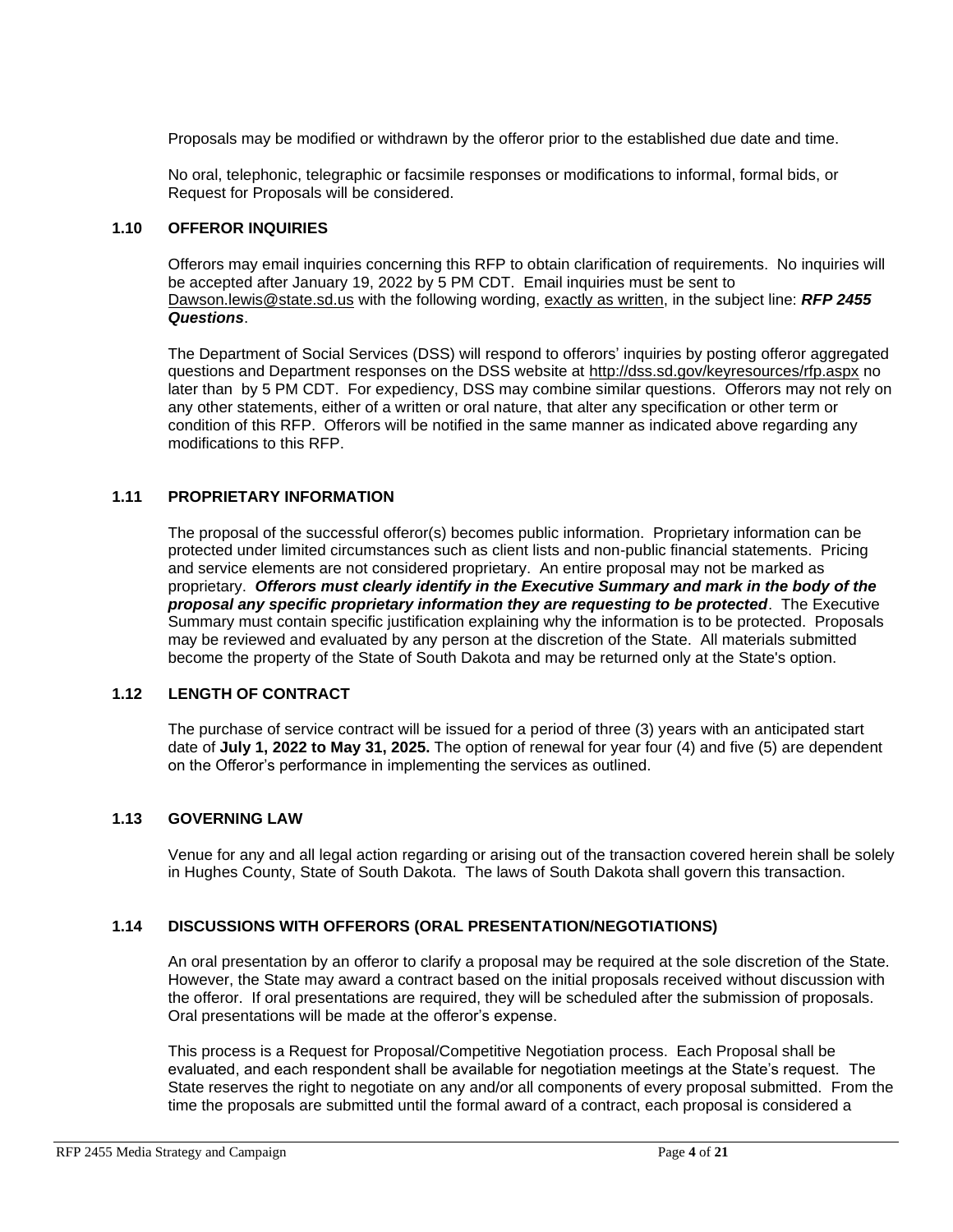working document and as such, will be kept confidential. The negotiation discussions will also be held as confidential until such time as the award is completed.

# **2.0 STANDARD AGREEMENT TERMS AND CONDITIONS**

Any contract or agreement resulting from this RFP will include, at minimum, the State's standard terms and conditions as seen in Attachment A. As part of the negotiation process, the contract terms listed in Attachment A may be altered or deleted. The offeror should indicate in their response any issues they have with any specific contract terms. If the offeror does not indicate any contract term issues, then the State will assume the terms are acceptable.

# **3.0 SCOPE OF WORK**

The South Dakota Department of Social Services*'* (DSS) mission is to strengthen and support individuals and families by promoting cost effective and comprehensive services in connection with our partners that foster independent and healthy families. Within DSS, the Division of Behavioral Health (DBH) contracts with community mental health centers (CMHC) across the state to provide quality mental health treatment services to both adults and youth identified with mental health issues, with priority given to adults with a Serious Mental Illness (SMI) and children with Serious Emotional Disturbance (SED). Services provided include screenings and assessments, specialized outpatient services, individual therapy, group therapy, and crisis intervention.

The DBH also contracts with substance use disorder prevention and treatment providers across the state. Community prevention coalitions focus on community, youth, and young adults to promote healthy lifestyles. In addition, three Prevention Resource Centers provide technical assistance and training to promote wellness within their regions. Substance use disorder treatment providers utilize a full continuum of treatment services for youth and adults with identified substance use issues, with priority given to pregnant women (including pregnant women who inject drugs), persons who inject drugs, women with dependent children, and adolescents with a substance use disorder. Services include screenings and assessments, early intervention, detoxification, outpatient, and residential treatment services.

In 2020 a needs assessment and gap analysis was conducted for DBH. A key finding and recommendation of the final report was to continue public education campaigns that target stigma related to behavioral health conditions and suicide prevention. Previously, the DBH has supported several targeted behavioral health campaigns; [BeTheOne](https://sdsuicideprevention.org/be-the-1-sd/?utm_source=SDSP-Header&utm_medium=Web&utm_campaign=BeThe1SD) (youth suicide prevention); [AvoidOpioid;](https://www.avoidopioidsd.com/) [605 Strong](https://www.605strong.com/) (disaster behavioral health supports); and [onmeth.com](https://onmeth.com/) as the meth prevention message. Although these campaigns are successful in themselves, the DBH is looking for assistance to raise awareness around general behavioral health services and supports in addition to the targeted awareness campaigns*.*

Effective July 2022, the National Suicide Prevention Lifeline will be transitioning from 1-800-273-8255 to the threedigit number, 988. The DBH is the lead state agency in supporting this transition, as well as working with other state agencies to support the Governor's efforts to reduce deaths by suicide in South Dakota. Currently the Helpline Center answers the National Suicide Prevention Lifeline for callers in South Dakota. It is anticipated the Helpline Center will continue to answer the line as it transitions to 988. In addition, the DSS contracts with the Helpline Center to support 211 service statewide providing social service resource information to callers. With 988 being implemented, the DBH will raise awareness around 988 within South Dakota as well as provide clarification as to the role of 211.

As a result of the above-described services and activities, the DBH is seeking a qualified vendor to develop a fiveyear strategic plan to support an all-encompassing statewide campaign of publicly funded behavioral health services. The goal is to destigmatize behavioral health disorders, support education and awareness to prevent individuals from engaging in unhealthy behaviors, support making it ok to reach out for help, and to ensure individuals know where to go when seeking behavioral health services and supports.

The plan shall promote education and awareness around resources and supports available including, 211 as a general information resource option, 1-800-920-4343 for behavioral health resource information and 988 as the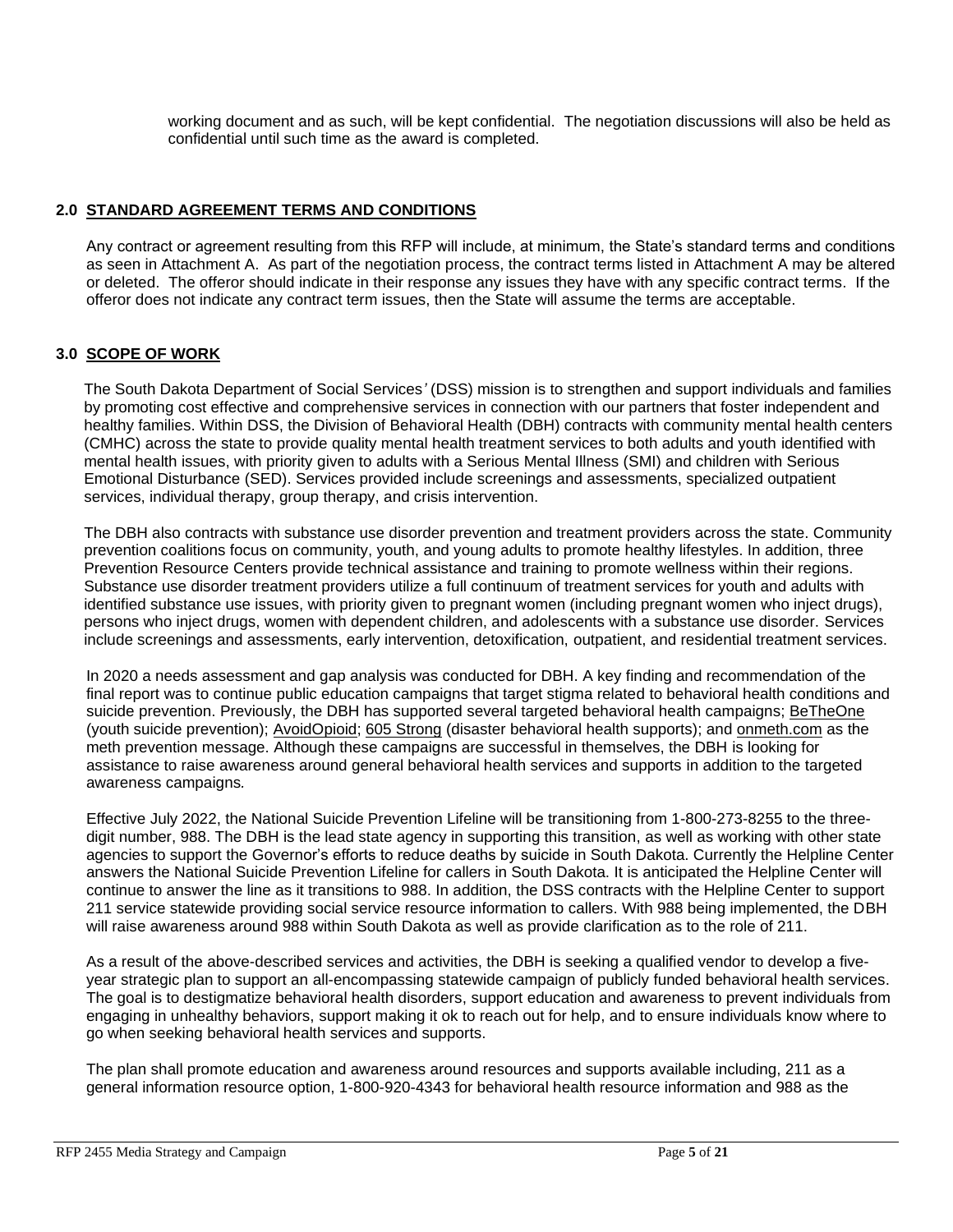behavioral health crisis line effective July 2022.

The plan shall incorporate messaging with current awareness campaigns supported by the DBH, provide guidance and support on social media marketing efforts to maximize and support public engagement; and take into consideration key dates such as Mental Health Awareness Month and National Prevention Week in May, National Suicide Prevention Month and National Recovery Month in September, National Prescription Drug Take Back Day in April and October, Mental Illness Awareness Week in October, and International Survivors of Suicide Loss Day in November.

The plan shall also include options to support publicly funded behavioral health providers with activities to promote awareness through localized educational campaigns, social media marketing and other strategies as identified by the provider.

Lastly, the DBH is interested in monitoring the impact of effort to de-stigmatize behavioral health disorders by identifying key performance indicators and developing a survey mechanism to measure pre-campaign, during the campaign and post-campaign.

In total, the DBH has approximately \$2,000,000 to support this project and approximately \$250,000 to support ongoing costs. Although this is the anticipated budget, the DBH remains flexible on proposals to ensure the intent of the RFP is carried out effectively and can be supported and built off of in future years.

The qualified offeror will be responsible for the following:

- Developing a comprehensive five-year education/awareness strategic plan in collaboration with the DBH including the following:
	- o Identify and recommend media goals, including social media strategies.
	- o Identify key target audiences.
	- o Assist the DBH with establishing benchmarks.
	- o Identify key performance indicators (KPI) to measure media performance and effectiveness.
	- $\circ$  Recommend social media marketing tactics across various media platforms.
	- $\circ$  Provide ongoing support to monitor progress toward achieving identified strategic objectives and goals.

• Developing an educational campaign for publicly funded behavioral health services including the following:

- $\circ$  Campaign must support or incorporate the following on-going awareness campaigns:
	- [BeTheOne](https://sdsuicideprevention.org/be-the-1-sd/?utm_source=SDSP-Header&utm_medium=Web&utm_campaign=BeThe1SD) (suicide prevention)
	- [AvoidOpioid](https://www.avoidopioidsd.com/) (Opioid awareness and prevention)
	- [605 Strong](https://www.605strong.com/) (Disaster Behavioral Health Supports)
	- [Onmeth.com](https://onmeth.com/) (meth prevention)
- o Provide support and recommendations for content marketing:
	- Recommend relevant content topics
	- Recommend best practices
	- Create content calendar that aligns with the five-year media strategy.
- o Assist the DBH with establishing campaign specific benchmarks.
- $\circ$  Identify key performance indicators (KPI) to measure media performance and effectiveness.
- o Propose additional strategies to increase awareness of publicly funded behavioral health services.
- $\circ$  Recommend new opportunities as appropriate, such as platforms, tools, trends, etc.
- $\circ$  Submit monthly and annual reports summarizing media performance and effectiveness of the campaign, and on-going social marketing efforts based on identified KPI and benchmarks.
- Be in regular contact with the DBH, including attending periodic status calls and, at minimum, monthly strategy meetings, and monthly status reports.
- Complete final report at the end of the project to include the following:
	- o Executive Summary
	- o Summary of the effectiveness of the campaign.
	- $\circ$  Summary of media strategic plan progress made, including goals met and not met.

The proposal must describe how the offeror will: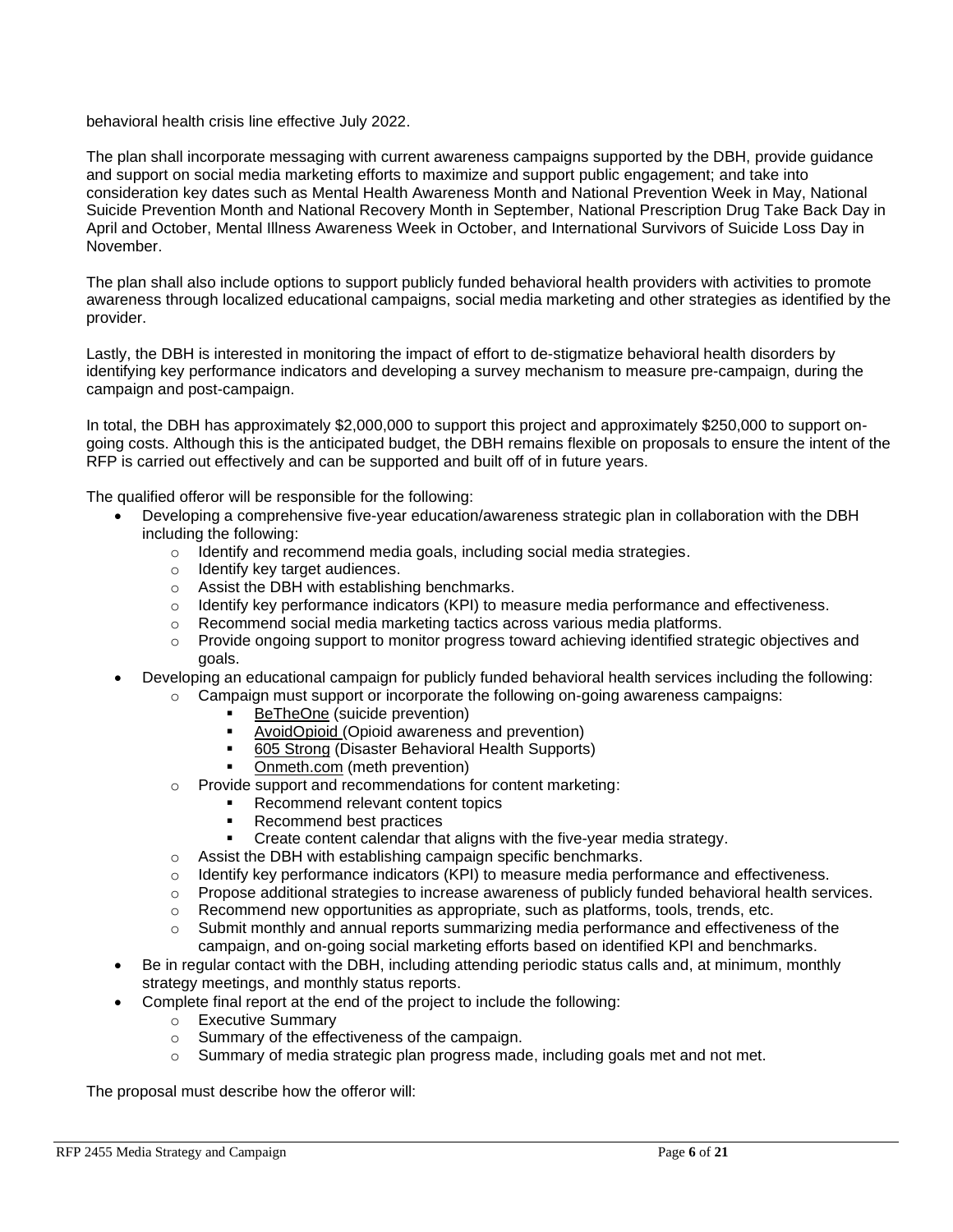# **3.1 Five-Year Media Strategy:**

- 3.1.1 Describe your approach for developing a comprehensive five-year strategic plan and how you will use that approach to work collaboratively with the DBH. Please provide two examples of how you have developed and executed a similar strategic plan.
- 3.1.2 Identify the supporting team members and how they will manage strategic and tactical duties, including who will provide strategic leadership and ongoing support to the DBH.
- 3.1.3 Describe your approach for establishing benchmarks and key performance indicators to support a comprehensive five-year strategic plan including reduction of stigma associated with behavioral health disorders and increased awareness around resources and supports.

# **3.2 All-encompassing media campaign for publicly funded behavioral health services.**

## 3.2.1 OVERALL SCOPE:

- 3.2.1.1 Develop and produce an effective South Dakota-specific, all-encompassing behavioral health awareness campaign that de-stigmatizes behavioral health disorders, raises awareness around prevention efforts, treatment resources, as well as awareness around 211 as a general informational resource option; 1-800-920-4343 for behavioral health resource information; and 988 for behavioral health crisis support. In addition, your approach must include how existing, on-going campaigns are included as part of the allencompassing campaign.
- 3.2.1.2 Describe the process for the migration of data from existing campaigns into your oversight and/or working collaboratively with the vendors of the existing campaigns.
- 3.2.1.3 Describe your approach to plan, negotiate, and buy statewide media to effectively reach all South Dakotans and maximize budget. Anyone can be affected by a behavioral crisis and need to know where/how to find services, therefore, campaign messaging should reach a broad audience.
- 3.2.1.4 Identify team members who will support the awareness campaign, including providing access to senior talent.
- 3.2.2 GENERAL EXPECTATIONS: The offeror will agree to provide a full range of health communications and marketing services under the direction of a responsive client service team. The campaign requires regular contact with the DBH, periodic status calls and monthly strategy meetings, and monthly status reports. The Offeror will agree to assist the DBH in the creation and/or procurement, production, and dissemination of components of the campaign.
- 3.2.3 CAMPAIGN EFFECTIVENESS: Describe your approach for establishing benchmarks and key performance indicators to show effectiveness of an all-encompassing media campaign. Please provide two examples of successful public health campaigns and the benchmarks and key performance indictors utilized to measure their effectiveness.
- 3.2.4 RESEARCH SERVICES: Describe your approach to execute and produce research-driven and evidence-based advertising and marketing campaign strategies through analysis of national, regional, and state research. The Offeror will refine strategies with qualitative or quantitative research methods, including but not limited to focus groups, surveys, online testing, etc. to pre-test strategies, concepts, slogans, or messages. Importance will be placed on the Offeror's ability to produce a research-driven media campaign, including audience delivery, cost, and efficiency analysis.
- 3.2.5 CREATIVE SERVICES: The Offeror will agree to work collaboratively with State staff on creative development including but not limited to the following: advertising concepts, messages, themes, slogans, design of advertising and publication layouts, production of videos from concept through storyboard to final production, copywriting for print, video, radio, television, social and digital media,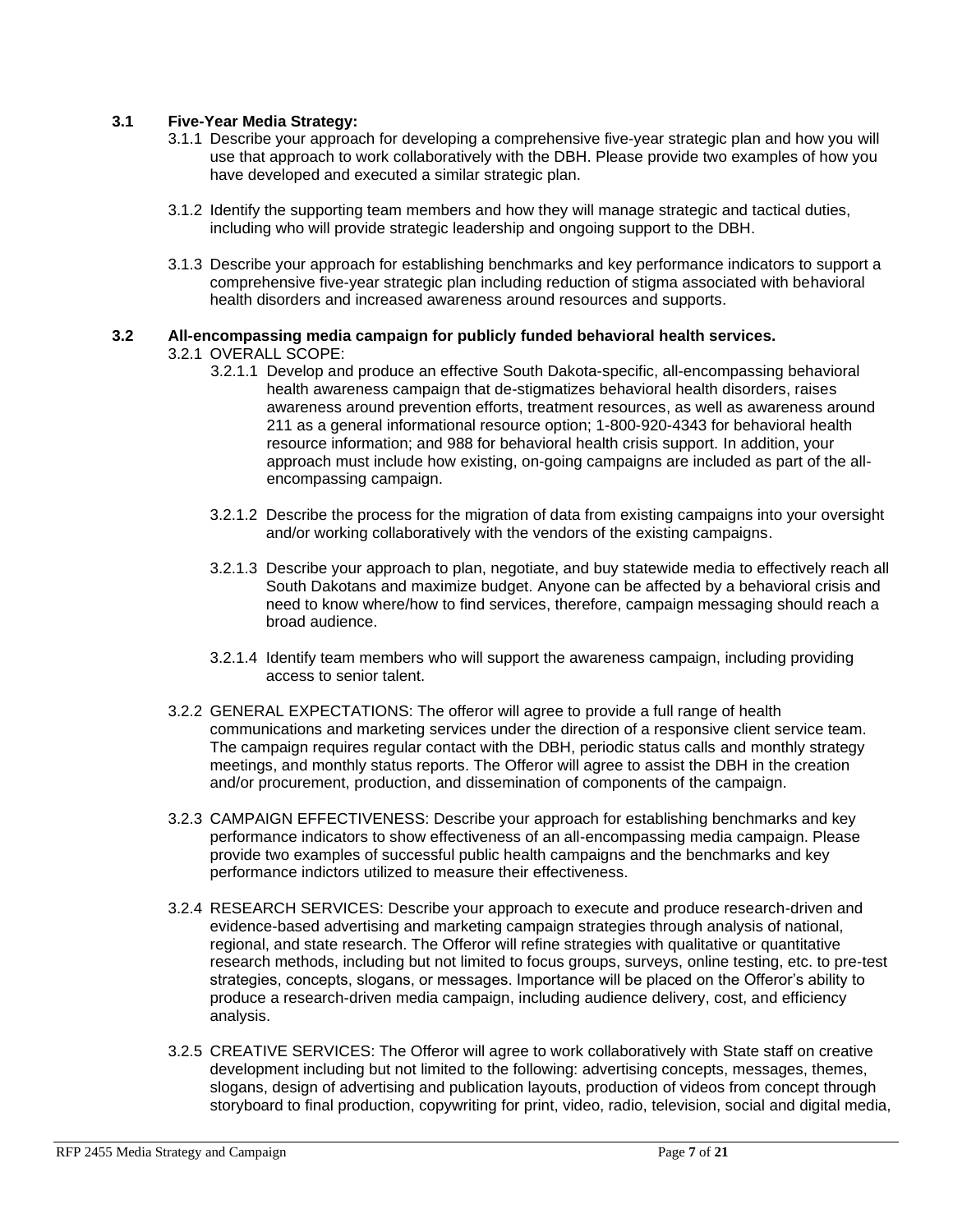digital photo collection (South Dakota specific), design of promotional items, and web development. The Offeror will agree to consider all materials, evaluations, reports, recommendations, documents, drawings, plans, specifications, technical data and information, copyrights, patents, licenses or other products produced as a result of the services rendered under this Agreement the sole property of the State, except for photography with previous copyrights.

- 3.2.6 DEVELOPMENT, PRINTING, AND PROMOTION PROCUREMENT: The Offeror will agree to be responsible for developing and designing documents in formats suitable for print and web, for printing of advertising, public relations, and promotional materials, and for providing specifications for the production of printed materials and promotional items as agreed upon with the State for purchase through the State procurement system.
- 3.2.7 MEDIA PURCHASE/PLACEMENT SERVICES: The Offeror will agree to evaluate media and provide schedules that deliver advertising in appropriate media environments to the specified audience efficiently and at satisfactory levels. The Offeror will be asked to evaluate and execute media plans which may include, but are not limited to, television, radio, print, social, digital, and outof-home media outlets. The Offeror will process all invoices from media outlets and provide the State with an itemized monthly bill as directed by the State. Offeror may also be required to provide cost, delivery, efficiency, and bonus value summaries as directed by the State.
- 3.2.8 DIGITAL/SOCIAL MEDIA SERVICES: The Offeror will agree to develop content, maintain, track, monitor, provide reports and implement strategies to increase reach and engagement of appropriate websites and social media accounts. The Offeror will provide expertise in use of appropriate digital communication strategies and Internet-based communication tools like longerform videos and native advertising.
- 3.2.9 VIDEO, DVD, TV, MOTION PICTURE AND OTHER ADVERTISING SERVICES: The Offeror will agree to produce messages in video appropriate for digital and social media platforms (i.e. Facebook, Instagram, Snapchat, etc.), DVD, TV and or motion picture quality formats satisfactory to the State. The Offeror may be required to research the availability and success of outside sources of multimedia and procure these services for use in the South Dakota advertising campaign. Prior experience in these areas is preferred.
- 3.2.10 PLANNING AND PROGRESS REPORTING: The Offeror will agree to provide a detailed campaign plan satisfactory to the State that outlines the overall campaign strategy; campaign budget; and development and placement timelines within one (1) month of award. The Offeror will be required to provide monthly written progress reports by the 10th of the month in a format agreed upon with the State. The Offeror may be asked to provide periodic written reports related to specific projects throughout the contract period.
- 3.2.11 PUBLIC RELATIONS SERVICES: The Offeror will agree to work collaboratively with STATE staff on public relations efforts including but not limited to the following: talking points, press releases, op-eds, media kits, and event planning and coordination.
- 3.2.12 SPECIAL PROJECTS: The Offeror may be asked to provide services on a per-project basis in support of the collaborative efforts of the State. Describe your approach to accommodate these services.
- 3.2.13 FINAL REPORT: The Offeror must agree to provide a final report at the end of the project to include an executive summary, summary of the effectiveness of the all-encompassing media campaign, and summary of strategic plan progress made, including goals met and not met.

# **4.0 PROPOSAL REQUIREMENTS AND COMPANY QUALIFICATIONS**

4.1 The offeror is cautioned that it is the offeror's sole responsibility to submit information related to the evaluation categories and that the State of South Dakota is under no obligation to solicit such information if it is not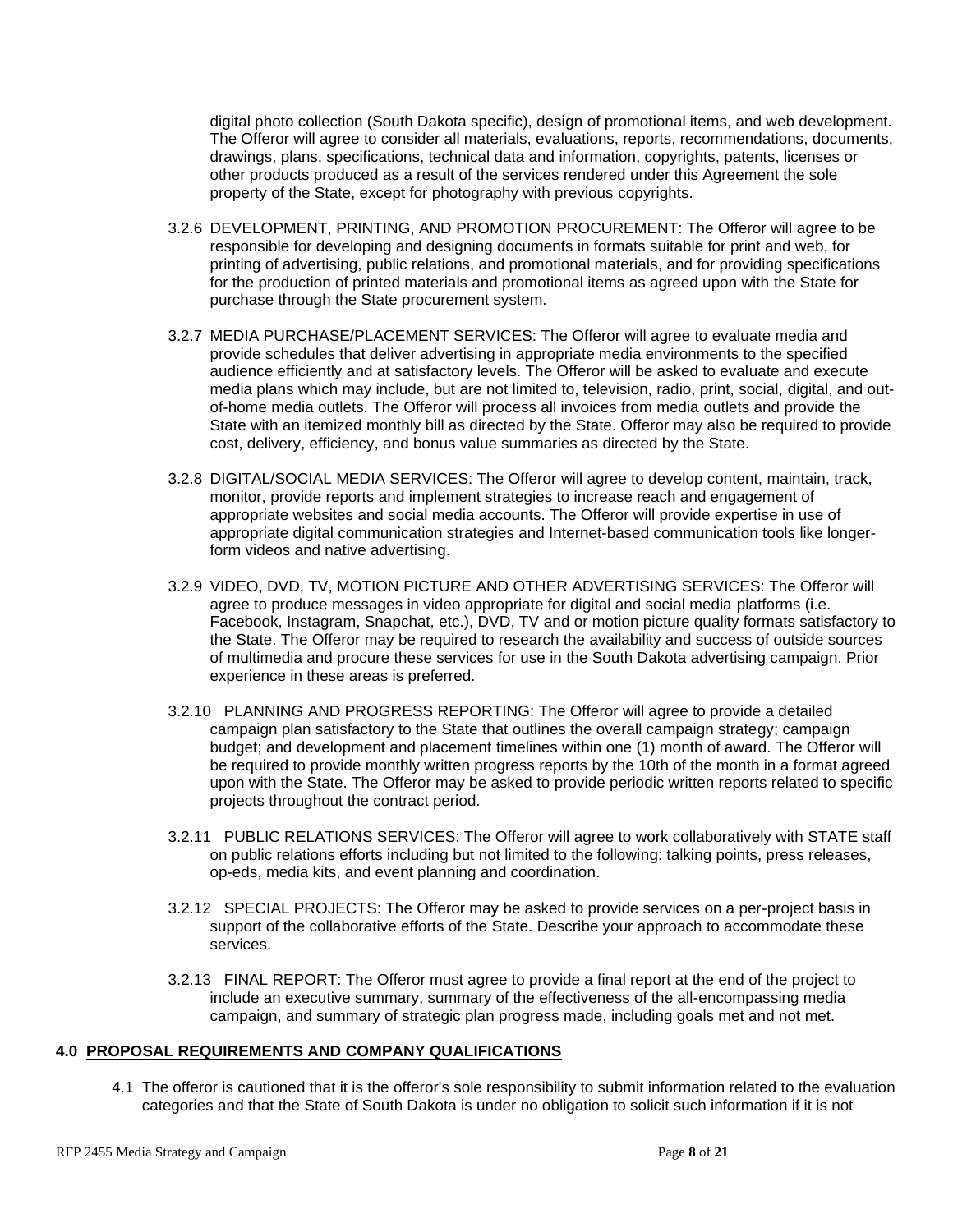included with the proposal. The offeror's failure to submit such information may cause an adverse impact on the evaluation of the proposal.

- 4.2 **Offeror's Contacts**: Offerors and their agents (including subcontractors, employees, consultants, or anyone else acting on their behalf) must direct all their questions or comments regarding the RFP, the evaluation, etc. to the point of contact of the buyer of record indicated on the first page of this RFP. Offerors and their agents may not contact any state employee other than the buyer of record regarding any of these matters during the solicitation and evaluation process. Inappropriate contacts are grounds for suspension and/or exclusion from specific procurements. Offerors and their agents who have questions regarding this matter should contact the buyer of record.
- 4.3 The offeror **maybe** required to submit a copy of their most recent independently audited financial statements.
- 4.4 Provide the following information related to at least three previous and current service/contracts performed by the offeror's organization which are similar to the requirements of this RFP. Provide this information for any service/contract that has been terminated, expired or not renewed in the past three years:
	- a. Name, address and telephone number of client/contracting agency and a representative of that agency who may be contacted for verification of all information submitted;
	- b. Dates of the service/contract; and
	- c. A brief, written description of the specific prior services performed and requirements thereof.
- 4.5 CREATIVE PORTFOLIO: Provide a portfolio of concise descriptions and samples of your public health and/or prevention marketing experience. Include two (2) examples of each of the following:
	- 4.5.1 TV ads;
	- 4.5.2 Radio ads;
	- 4.5.3 Print ads designed for newspaper publication;
	- 4.5.4 Print ads designed for magazine or event program publications;
	- 4.5.5 URL addresses of agency-designed websites;
	- 4.5.6 Layout images of brochures or other collateral material;
	- 4.5.7 Examples of Internet ads; including mobile and social media platforms; and
	- 4.5.8 Images of out-of-home advertisements.
- 4.6 PHOTOGRAPHY: Briefly describe the photographic resources (still and video) at your disposal. Photographs (and video) consistent with the settings and populations in South Dakota are needed for a variety of marketing and communication applications. It is the desire of the State to build an appropriate photo collection to use for Department materials and publications. (max 1 page)
- 4.7 PUBLIC RELATIONS: Briefly describe your agency's experience with public relations related to public health awareness issues. Discuss success in media advocacy and earned media efforts. Provide appropriate examples. (max 1 page)
- 4.8 SOCIAL MEDIA: Briefly describe the agency's process for maintaining, analyzing, and promoting social media accounts. Discuss how your agency integrates social media into overall campaigns, including content development, promotions strategies and monitoring processes. Include example documents of social media editorial calendars and social media reports. (max 1 page)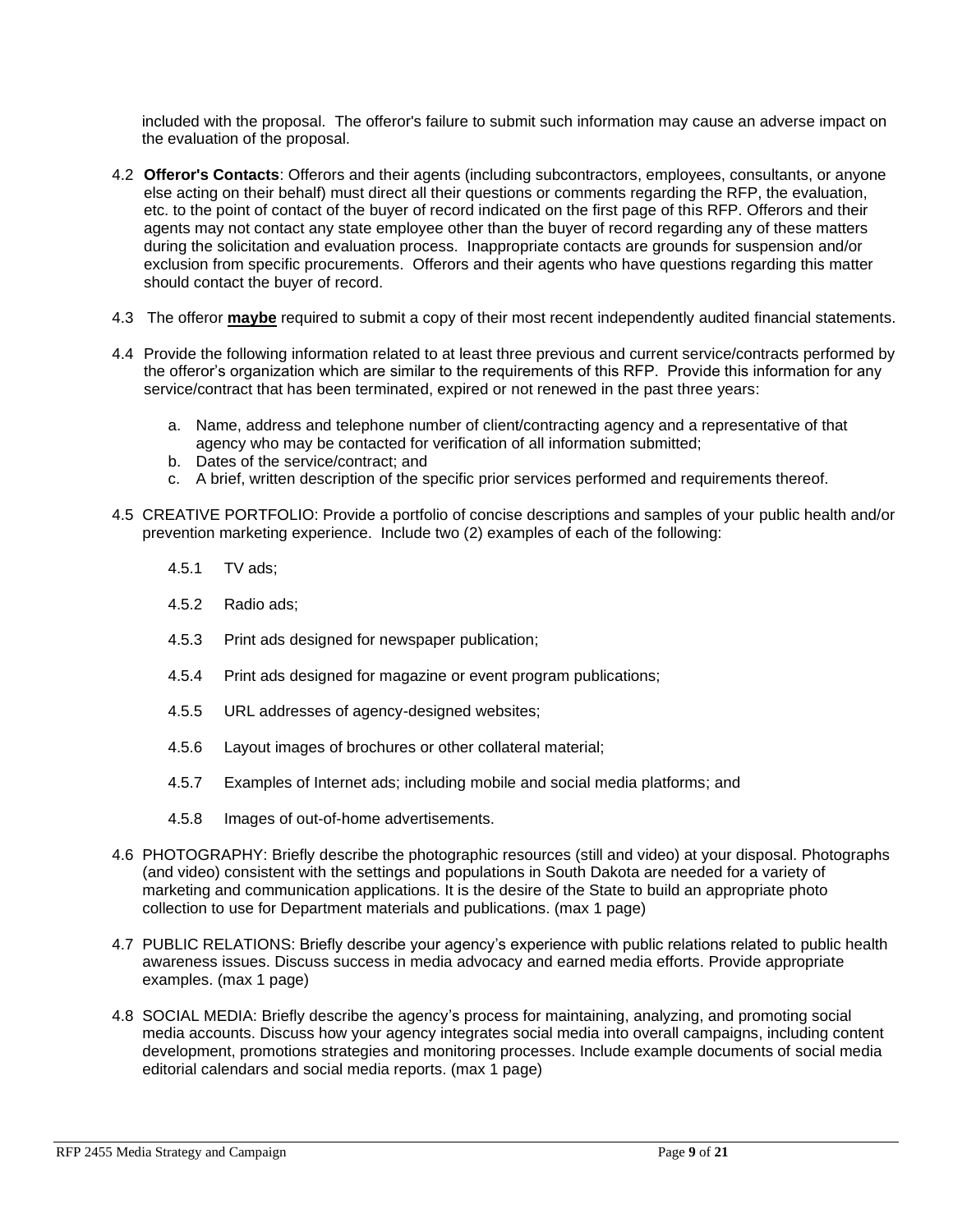- 4.9 MARKET RESEARCH: Discuss your agency's research capabilities and experience in conducting original market research during the campaign planning process. Provide up to two appropriate examples that demonstrate capabilities. Include a paragraph on secondary research in media planning. (max 2 pages)
- 4.10 FEE SCHEDULE: Include an Offeror fee schedule/billing for services for an account of this size. Include account management, research, creative development, production, media placement, web development and public relations. If you have different categories or services within these categories, please note that in the fee schedule.
- 4.11 The offeror must submit information that demonstrates their availability and familiarity with the locale in which the project (s) are to be implemented.
- 4.12 The offeror must detail examples that document their ability and proven history in handling special project constraints.
- 4.13 The offeror must describe their proposed project management techniques.
- 4.14 If an offeror's proposal is not accepted by the State, the proposal will not be reviewed/evaluated.

# **5.0 PROPOSAL RESPONSE FORMAT**

- 5.1 Only a PDF copy shall be submitted.
	- 5.1.1 As outlined in section 1.5 "SUBMITTING YOUR PROPOSAL" proposals shall only be submitted electronically via SFTP.
	- 5.1.2 The proposal should be page numbered and should have an index and/or a table of contents referencing the appropriate page number.
- 5.2 All proposals must be organized and a page with labels for the following headings:
	- 5.2.1 **RFP Form**. The State's Request for Proposal form completed and signed.
	- 5.2.2 **Executive Summary.** The one- or two-page executive summary is to briefly describe the offeror's proposal. This summary should highlight the major features of the proposal. It must indicate any requirements that cannot be met by the offeror. The reader should be able to determine the essence of the proposal by reading the executive summary. Proprietary information requests should be identified in this section.
	- 5.2.3 **Detailed Response.** This section should constitute the major portion of the proposal and must contain at least the following information:
		- 5.2.3.1 A complete narrative of the offeror's assessment of the work to be performed, the offeror's ability and approach, and the resources necessary to fulfill the requirements. This should demonstrate the offeror's understanding of the desired overall performance expectations.
		- 5.2.3.2 A specific point-by-point response, in the order listed, to each requirement in the RFP as detailed in Sections 3 and 4. The response should identify each requirement being addressed as enumerated in the RFP.
		- 5.2.3.3 A clear description of any options or alternatives proposed.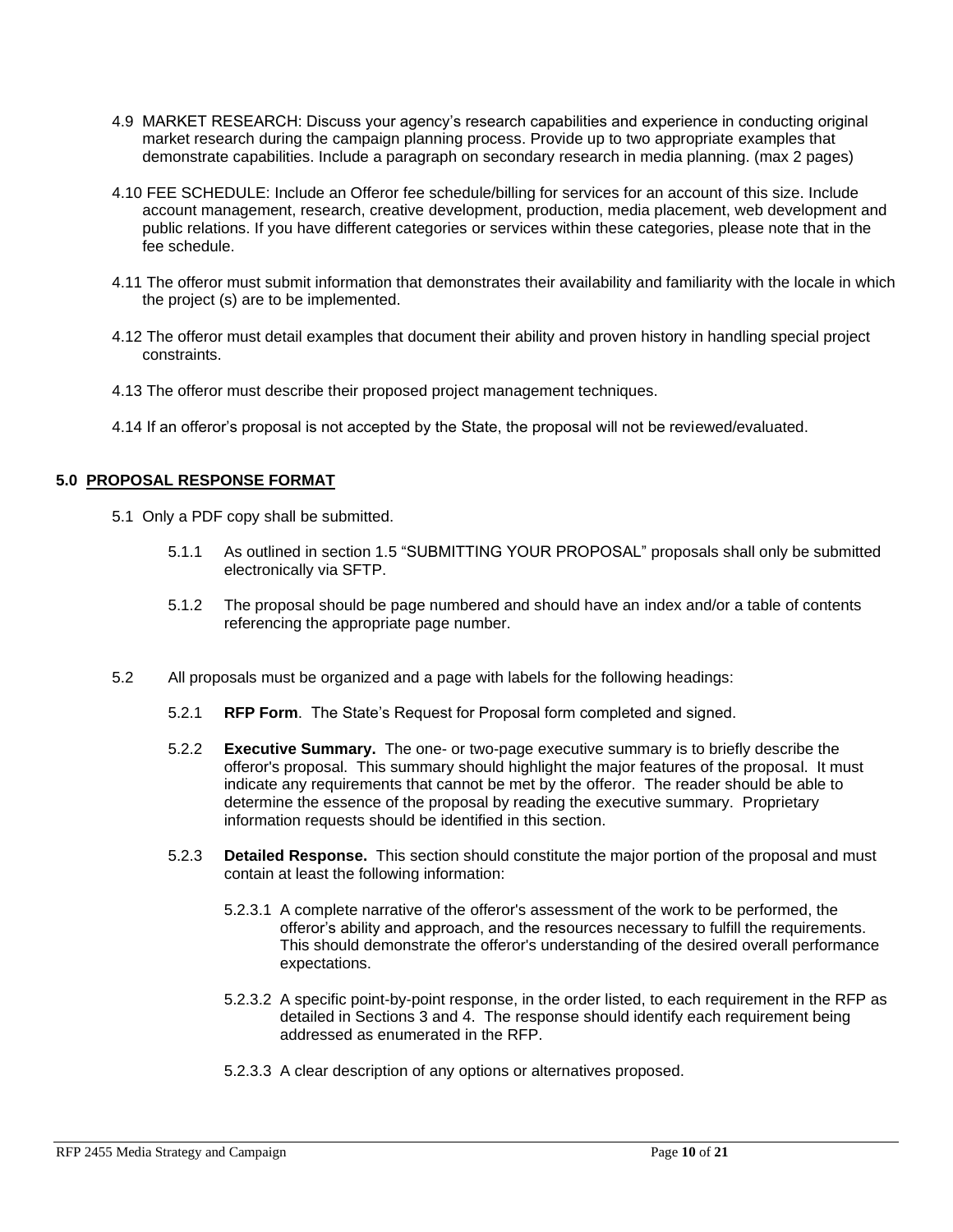5.2.4 **Cost Proposal.** Cost will be evaluated independently from the technical proposal. Offerors may submit multiple cost proposals. All costs related to the provision of the required services must be included in each cost proposal offered.

See section 7.0 for more information related to the cost proposal.

# **6.0 PROPOSAL EVALUATION AND AWARD PROCESS**

- 6.1 After determining that a proposal satisfies the mandatory requirements stated in the Request for Proposal, the evaluator(s) shall use subjective judgment in conducting a comparative assessment of the proposal by considering each of the following criteria listed in order of importance:
	- 6.1.1 Record of past performance, including price and cost data from previous projects, quality of work, ability to meet schedules, cost control, and contract administration;
	- 6.1.2 Specialized expertise, capabilities, and technical competence as demonstrated by the proposed approach and methodology to meet the project requirements;
	- 6.1.3 Cost proposal.
	- 6.1.4 Resources available to perform the work, including any specialized services, within the specified time limits for the project;
	- 6.1.5 Proposed project management techniques;
	- 6.1.6 Familiarity with the project locale;
	- 6.1.7 Availability to the project locale, and
	- 6.1.8 Ability and proven history in handling special project constraints
- 6.2 Experience and reliability of the offeror's organization are considered subjectively in the evaluation process. Therefore, the offeror is advised to submit any information which documents successful and reliable experience in past performances, especially those performances related to the requirements of this RFP.
- 6.3 The qualifications of the personnel proposed by the offeror to perform the requirements of this RFP, whether from the offeror's organization or from a proposed subcontractor, will be subjectively evaluated. Therefore, the offeror should submit detailed information related to the experience and qualifications, including education and training, of proposed personnel.
- 6.4 The State reserves the right to reject any or all proposals, waive technicalities, and make award(s) as deemed to be in the best interest of the State of South Dakota.
- 6.5 **Award:** The requesting agency and the highest ranked offeror shall mutually discuss and refine the scope of services for the project and shall negotiate terms, including compensation and performance schedule.
	- 6.5.1 If the agency and the highest ranked offeror are unable for any reason to negotiate a contract at a compensation level that is reasonable and fair to the agency, the agency shall, either orally or in writing, terminate negotiations with the contractor. The agency may then negotiate with the next highest ranked contractor.
	- 6.5.2 The negotiation process may continue through successive offerors, according to agency ranking, until an agreement is reached or the agency terminates the contracting process.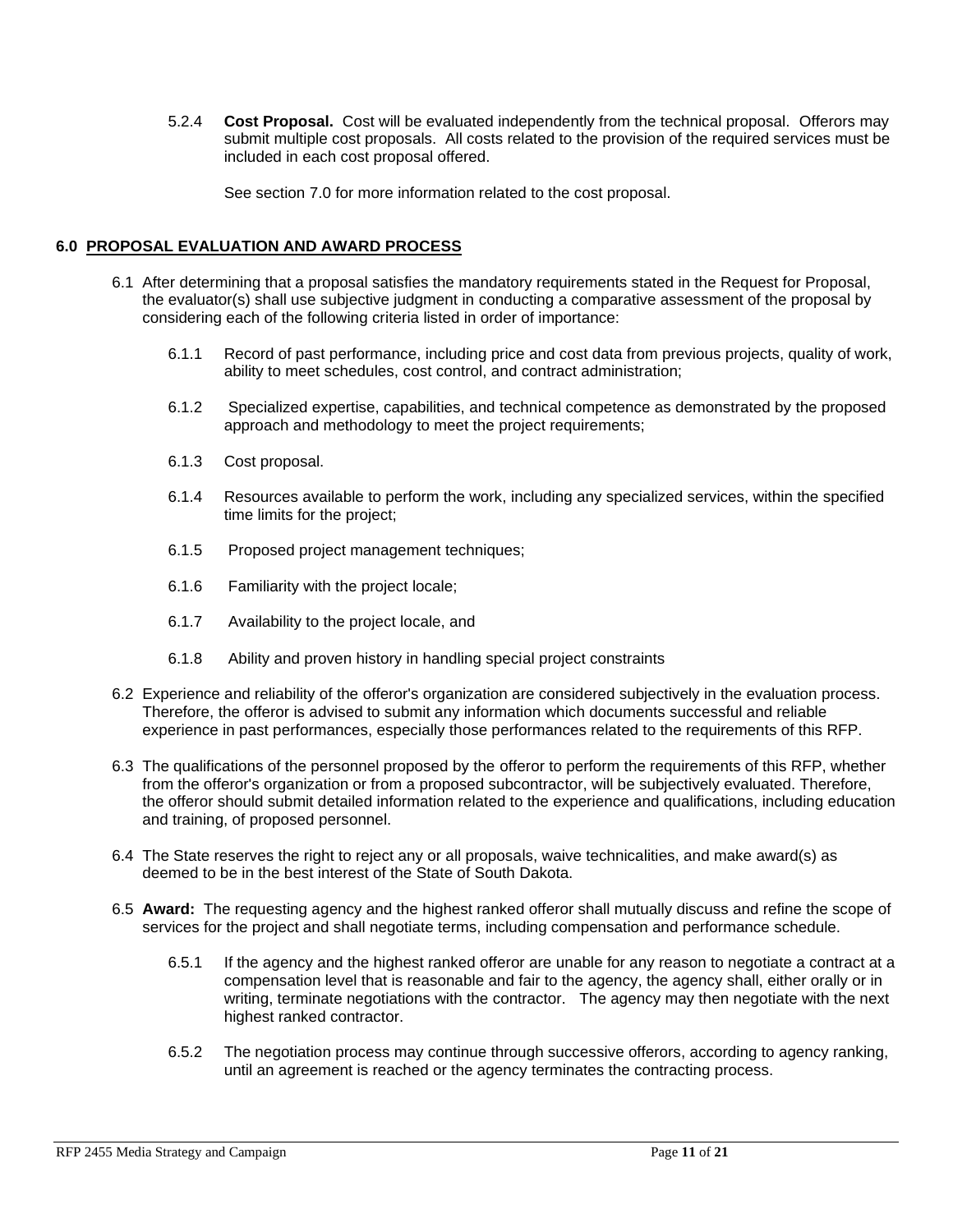6.5.3 Only the response of the vendor awarded work becomes public. Responses to work orders for vendors not selected and the evaluation criteria and scoring for all proposals are not public. SDCL 1-27-1.5 and See SDCL 1-27-1.5 and 1-27-1.6.

# 7.0 **COST PROPOSAL**

The Offeror must include a cost proposal. In total, the DBH has approximately \$2,000,000 to support a comprehensive media campaign and the development of a five-year strategic plan between year one and year two, and approximately \$250,000 to support on-going costs starting in year three.

The Offeror shall complete and submit *RFP 2455 Attachment B Cost Proposal.xlsx* as part of their final proposal. The cost proposal shall indicate the anticipated costs for year one and year two, and what the anticipated annual ongoing costs starting in year three.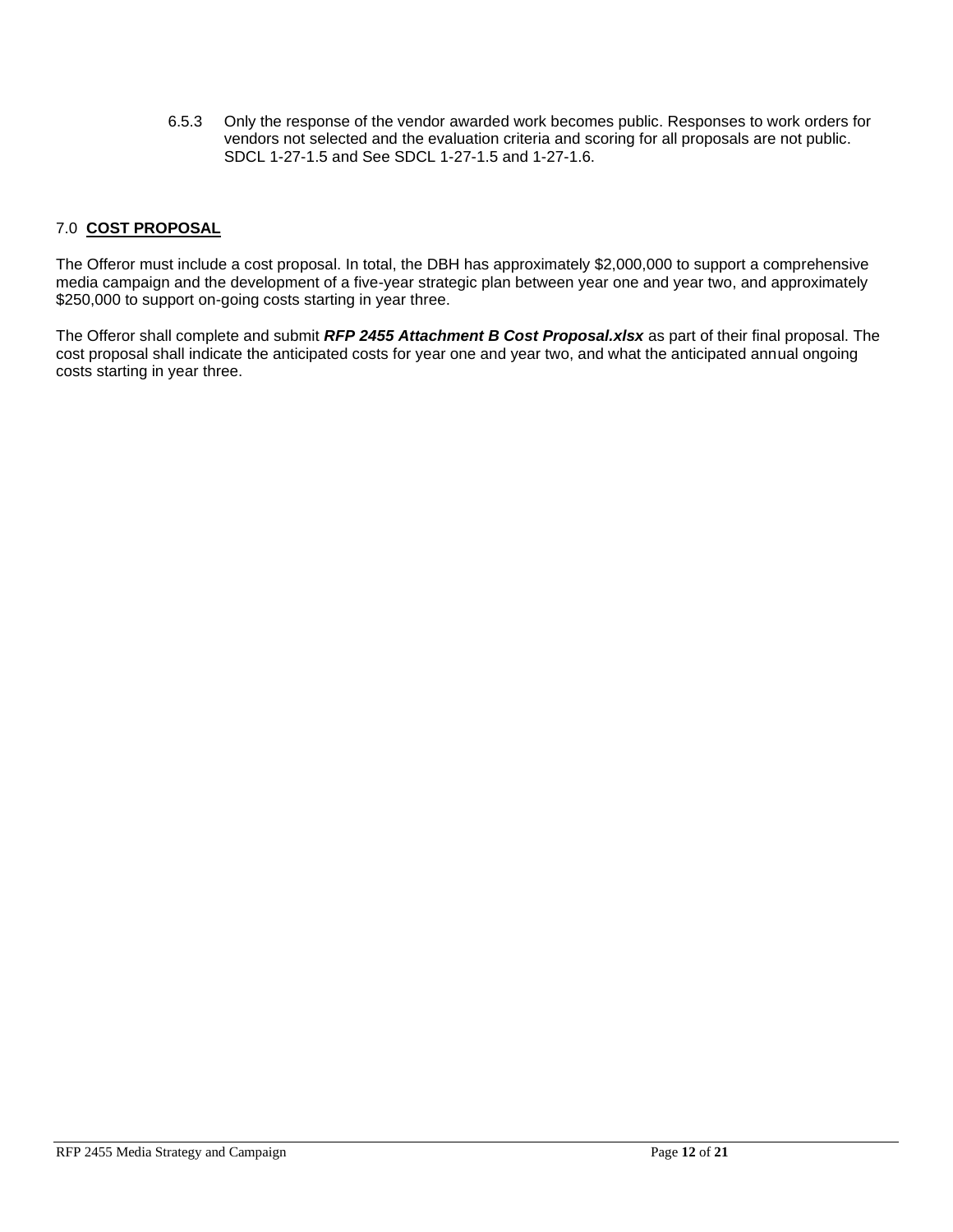# **ATTACHMENT A – Sample Contract**

# **STATE OF SOUTH DAKOTA DEPARTMENT OF SOCIAL SERVICES DIVISION OF BEHAVIORAL HEALTH**

# **Consultant Contract For Consultant Services Between**

State of South Dakota Department of Social Services DIVISION OF CHILD SUPPORT 700 Governors Drive Pierre, SD 57501-2291

Referred to as Consultant Referred to as State

The State hereby enters into a contract (the "Agreement" hereinafter) for consultant services with the Consultant. While performing services hereunder, Consultant is an independent contractor and not an officer, agent, or employee of the State of South Dakota.

- 1. CONSULTANT'S South Dakota Vendor Number is
- 2. PERIOD OF PERFORMANCE:

This Agreement shall be effective as of June 1, 2021 and shall end on May 31, 2022, unless sooner terminated pursuant to the terms hereof.

Agreement is the result of request for proposal process, RFP #

#### 3. PROVISIONS:

- A. The Purpose of this Consultant contract:
	- 1.
	- 2. Does this Agreement involve Protected Health Information (PHI)? YES ( $\angle$ ) NO (X) If PHI is involved, a Business Associate Agreement must be attached and is fully incorporated herein as part of the Agreement (refer to attachment) .
	- 3. The Consultant will use state equipment, supplies or facilities.
- B. The Consultant agrees to perform the following services (add an attachment if needed.):
	- 1.
- C. The State agrees to:
	- 1.
	- 2. Make payment for services upon satisfactory completion of services and receipt of bill. Payment will be in accordance with SDCL 5-26.
	- 3. Will the State pay Consultant expenses as a separate item? YES ( ) NO  $(X)$ If YES, expenses submitted will be reimbursed as identified in this Agreement.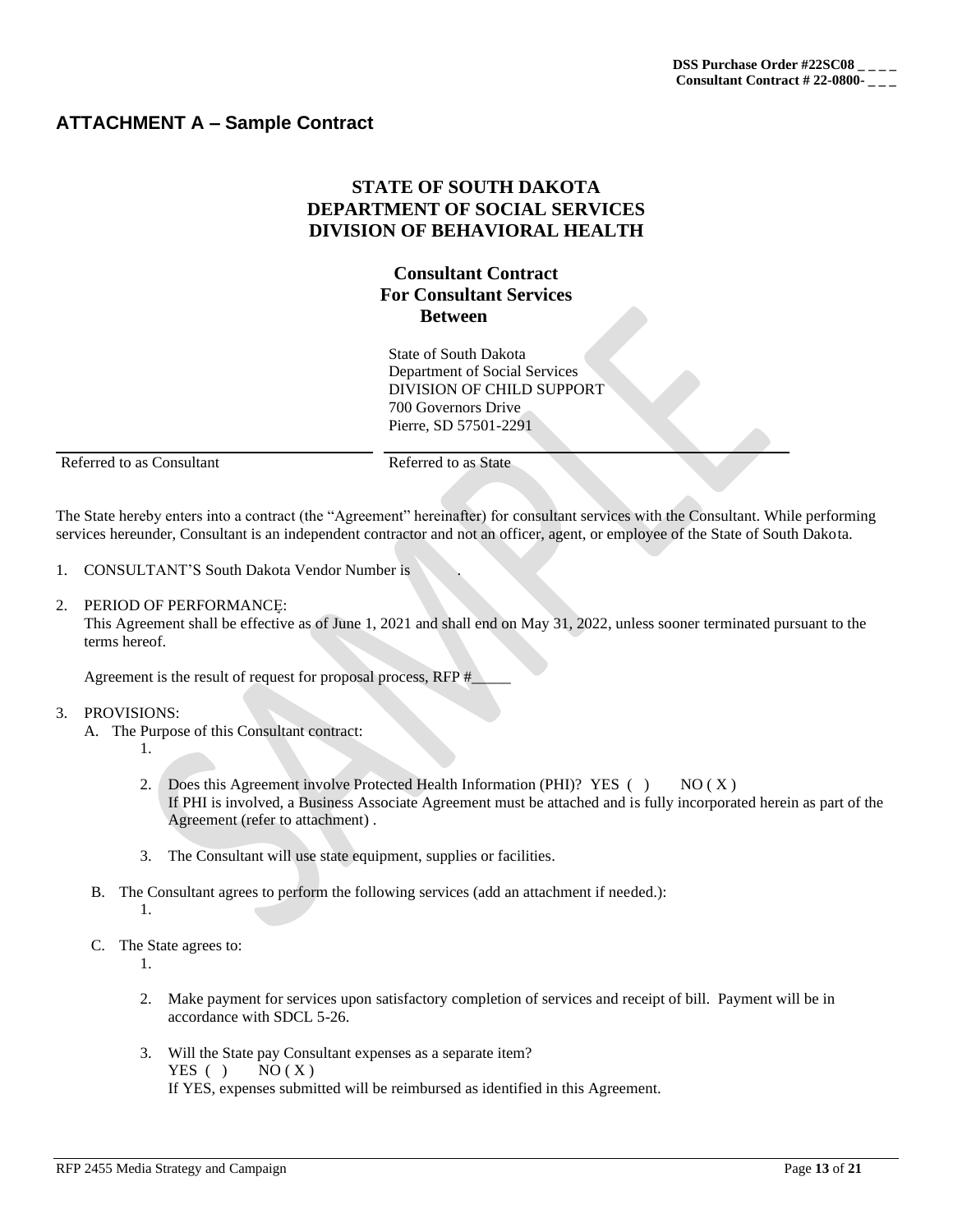#### D. The TOTAL CONTRACT AMOUNT will not exceed \$

## 4. BILLING:

Consultant agrees to submit a bill for services within (30) days following the month in which services were provided. Consultant will prepare and submit a monthly bill for services. Consultant agrees to submit a final bill within 30 days of the Agreement end date to receive payment for completed services. If a final bill cannot be submitted in 30 days, then a written request for extension of time and explanation must be provided to the State.

## 5. TECHNICAL ASSISTANCE:

The State agrees to provide technical assistance regarding Department of Social Services rules, regulations and policies to the Consultant and to assist in the correction of problem areas identified by the State's monitoring activities.

#### 6. LICENSING AND STANDARD COMPLIANCE:

The Consultant agrees to comply in full with all licensing and other standards required by Federal, State, County, City or Tribal statute, regulation or ordinance in which the service and/or care is provided for the duration of this Agreement. The Consultant will maintain effective internal controls in managing the federal award. Liability resulting from noncompliance with licensing and other standards required by Federal, State, County, City or Tribal statute, regulation or ordinance or through the Consultant's failure to ensure the safety of all individuals served is assumed entirely by the Consultant.

## 7. ASSURANCE REQUIREMENTS:

The Consultant agrees to abide by all applicable provisions of the following: Byrd Anti Lobbying Amendment (31 USC 1352), Executive orders 12549 and 12689 (Debarment and Suspension), Drug-Free Workplace, Executive Order 11246 Equal Employment Opportunity, Title VI of the Civil Rights Act of 1964, Title VIII of the Civil Rights Act of 1968, Section 504 of the Rehabilitation Act of 1973, Title IX of the Education Amendments of 1972, Drug Abuse Office and Treatment Act of 1972, Comprehensive Alcohol Abuse and Alcoholism Prevention, Treatment and Rehabilitation Act of 1970, Age Discrimination Act of 1975, Americans with Disabilities Act of 1990, Pro-Children Act of 1994, Hatch Act, Health Insurance Portability and Accountability Act (HIPAA) of 1996 as amended, Clean Air Act, Federal Water Pollution Control Act, Charitable Choice Provisions and Regulations, Equal Treatment for Faith-Based Religions at Title 28 Code of Federal Regulations Part 38, the Violence Against Women Reauthorization Act of 2013 and American Recovery and Reinvestment Act of 2009, as applicable; and any other nondiscrimination provision in the specific statute(s) under which application for Federal assistance is being made; and the requirements of any other nondiscrimination statute(s) which may apply to the award.

## 8. COMPLIANCE WITH EXECUTIVE ORDER 2020-01:

By entering into this Agreement, Consultant certifies and agrees that it has not refused to transact business activities, it has not terminated business activities, and it has not taken other similar actions intended to limit its commercial relations, related to the subject matter of this Agreement, with a person or entity that is either the State of Israel, or a company doing business in or with Israel or authorized by, licensed by, or organized under the laws of the State of Israel to do business, or doing business in the State of Israel, with the specific intent to accomplish a boycott of divestment of Israel in a discriminatory manner. It is understood and agreed that, if this certification is false, such false certification will constitute grounds for the State to terminate this Agreement. Consultant further agrees to provide immediate written notice to the State if during the term of this Agreement it no longer complies with this certification and agrees such noncompliance may be grounds for termination of this Agreement.

## 9. RETENTION AND INSPECTION OF RECORDS:

The Consultant agrees to maintain or supervise the maintenance of records necessary for the proper and efficient operation of the program, including records and documents regarding applications, determination of eligibility (when applicable), the provision of services, administrative costs, statistical, fiscal, other records, and information necessary for reporting and accountability required by the State. The Consultant shall retain such records for a period of six years from the date of submission of the final expenditure report. If such records are under pending audit, the Consultant agrees to hold such records for a longer period upon notification from the State. The State, through any authorized representative, will have access to and the right to examine and copy all records, books, papers or documents related to services rendered under this Agreement. State Proprietary Information retained in Consultant's secondary and backup systems will remain fully subject to the obligations of confidentiality stated herein until such information is erased or destroyed in accordance with Consultant's established record retention policies.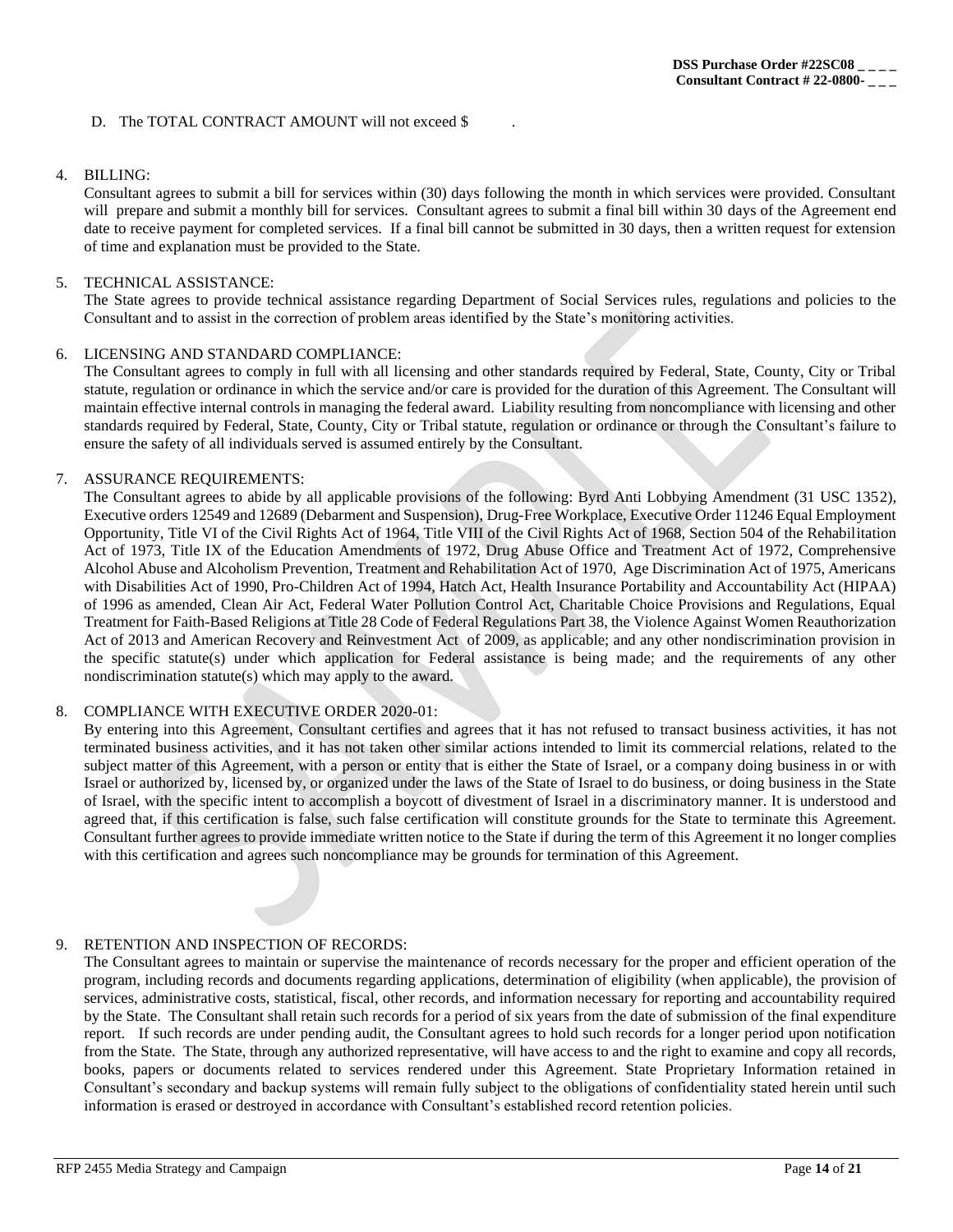All payments to the Consultant by the State are subject to site review and audit as prescribed and carried out by the State. Any over payment of this Agreement shall be returned to the State within thirty days after written notification to the Consultant.

#### 10. WORK PRODUCT:

Consultant hereby acknowledges and agrees that all reports, plans, specifications, technical data, drawings, software system programs and documentation, procedures, files, operating instructions and procedures, source code(s) and documentation, including those necessary to upgrade and maintain the software program, State Proprietary Information, as defined in the Confidentiality of Information paragraph herein, state data, end user data, Protected Health Information as defined in 45 CFR 160.103, and all information contained therein provided to the State by the Consultant in connection with its performance of service under this Agreement shall belong to and is the property of the State and will not be used in any way by the Consultant without the written consent of the State.

Paper, reports, forms, software programs, source code(s) and other materials which are a part of the work under this Agreement will not be copyrighted without written approval of the State. In the unlikely event that any copyright does not fully belong to the State, the State nonetheless reserves a royalty-free, non-exclusive, and irrevocable license to reproduce, publish, and otherwise use, and to authorize others to use, any such work for government purposes.

Consultant agrees to return all information received from the State to State's custody upon the end of the term of this Agreement, unless otherwise agreed in a writing signed by both parties.

#### 11. TERMINATION:

This Agreement may be terminated by either party hereto upon thirty (30) days written notice. In the event the Consultant breaches any of the terms or conditions hereof, this Agreement may be terminated by the State for cause at any time, with or without notice. Upon termination of this Agreement, all accounts and payments shall be processed according to financial arrangements set forth herein for services rendered to date of termination.

#### 12. FUNDING:

This Agreement depends upon the continued availability of appropriated funds and expenditure authority from the Legislature for this purpose. If for any reason the Legislature fails to appropriate funds or grant expenditure authority, or funds become unavailable by operation of the law or federal funds reduction, this Agreement will be terminated by the State. Termination for any of these reasons is not a default by the State nor does it give rise to a claim against the State.

#### 13. ASSIGNMENT AND AMENDMENTS:

This Agreement may not be assigned without the express prior written consent of the State. This Agreement may not be amended except in writing, which writing shall be expressly identified as a part hereof, and be signed by an authorized representative of each of the parties hereto.

#### 14. CONTROLLING LAW:

This Agreement shall be governed by and construed in accordance with the laws of the State of South Dakota, without regard to any conflicts of law principles, decisional law, or statutory provision which would require or permit the application of another jurisdiction's substantive law. Venue for any lawsuit pertaining to or affecting this Agreement shall be resolved in the Circuit Court, Sixth Judicial Circuit, Hughes County, South Dakota.

#### 15. SUPERCESSION:

All prior discussions, communications and representations concerning the subject matter of this Agreement are superseded by the terms of this Agreement, and except as specifically provided herein, this Agreement constitutes the entire agreement with respect to the subject matter hereof.

#### 16. IT STANDARDS:

Any software or hardware provided under this Agreement will comply with state standards which can be found at [http://bit.sd.gov/standards/.](http://bit.sd.gov/standards/)

## 17. SEVERABILITY: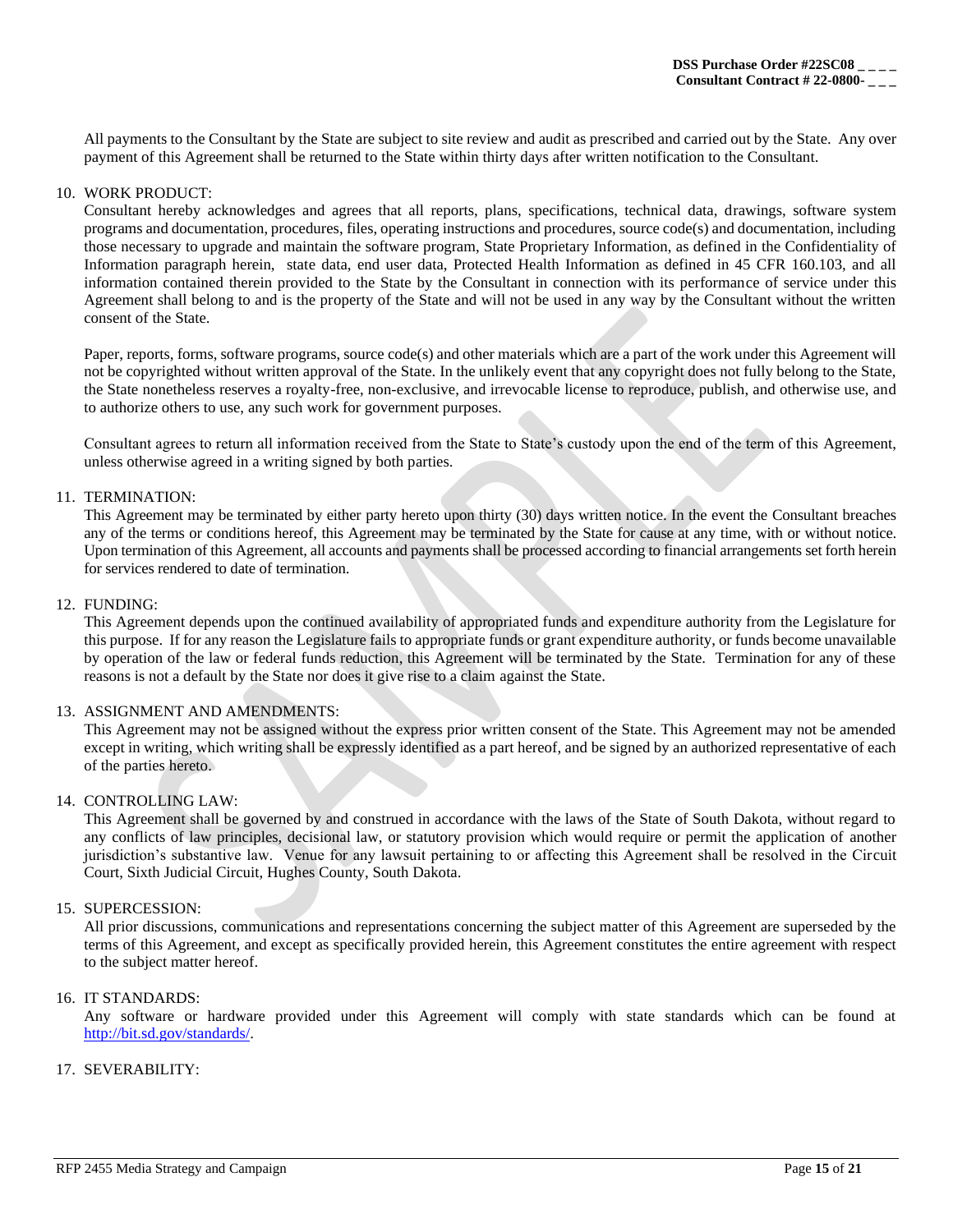In the event that any provision of this Agreement shall be held unenforceable or invalid by any court of competent jurisdiction, such holding shall not invalidate or render unenforceable any other provision of this Agreement, which shall remain in full force and effect.

#### 18. NOTICE:

Any notice or other communication required under this Agreement shall be in writing and sent to the address set forth above. Notices shall be given by and to the Division being contracted with on behalf of the State, and by the Consultant, or such authorized designees as either party may from time to time designate in writing. Notices or communications to or between the parties shall be deemed to have been delivered when mailed by first class mail, provided that notice of default or termination shall be sent by registered or certified mail, or, if personally delivered, when received by such party.

## 19. SUBCONTRACTORS:

The Consultant may not use subcontractors to perform the services described herein without express prior written consent from the State. The State reserves the right to reject any person from the Agreement presenting insufficient skills or inappropriate behavior.

The Consultant will include provisions in its subcontracts requiring its subcontractors to comply with the applicable provisions of this Agreement, to indemnify the State, and to provide insurance coverage for the benefit of the State in a manner consistent with this Agreement. The Consultant will cause its subcontractors, agents, and employees to comply with applicable federal, state and local laws, regulations, ordinances, guidelines, permits and requirements and will adopt such review and inspection procedures as are necessary to assure such compliance. The State, at its option, may require the vetting of any subcontractors. The Consultant is required to assist in this process as needed.

## 20. STATE'S RIGHT TO REJECT:

The State reserves the right to reject any person or entity from performing the work or services contemplated by this Agreement, who present insufficient skills or inappropriate behavior.

## 21. HOLD HARMLESS:

The Consultant agrees to hold harmless and indemnify the State of South Dakota, its officers, agents and employees, from and against any and all actions, suits, damages, liability or other proceedings which may arise as the result of performing services hereunder. This section does not require the Consultant to be responsible for or defend against claims or damages arising solely from errors or omissions of the State, its officers, agents or employees.

## 22. INSURANCE:

Before beginning work under this Agreement, Consultant shall furnish the State with properly executed Certificates of Insurance which shall clearly evidence all insurance required in this Agreement. The Consultant, at all times during the term of this Agreement, shall obtain and maintain in force insurance coverage of the types and with the limits listed below. In the event a substantial change in insurance, issuance of a new policy, cancellation or nonrenewal of the policy, the Consultant agrees to provide immediate notice to the State and provide a new certificate of insurance showing continuous coverage in the amounts required. Consultant shall furnish copies of insurance policies if requested by the State.

#### A. Commercial General Liability Insurance:

Consultant shall maintain occurrence-based commercial general liability insurance or an equivalent form with a limit of not less than \$1,000,000 for each occurrence. If such insurance contains a general aggregate limit, it shall apply separately to this Agreement or be no less than two times the occurrence limit.

#### B. Business Automobile Liability Insurance:

Consultant shall maintain business automobile liability insurance or an equivalent form with a limit of not less than \$500,000 for each accident. Such insurance shall include coverage for owned, hired, and non-owned vehicles.

#### C. Worker's Compensation Insurance:

Consultant shall procure and maintain Workers' Compensation and employers' liability insurance as required by South Dakota law.

#### D. Professional Liability Insurance:

Consultant agrees to procure and maintain professional liability insurance with a limit not less than \$1,000,000.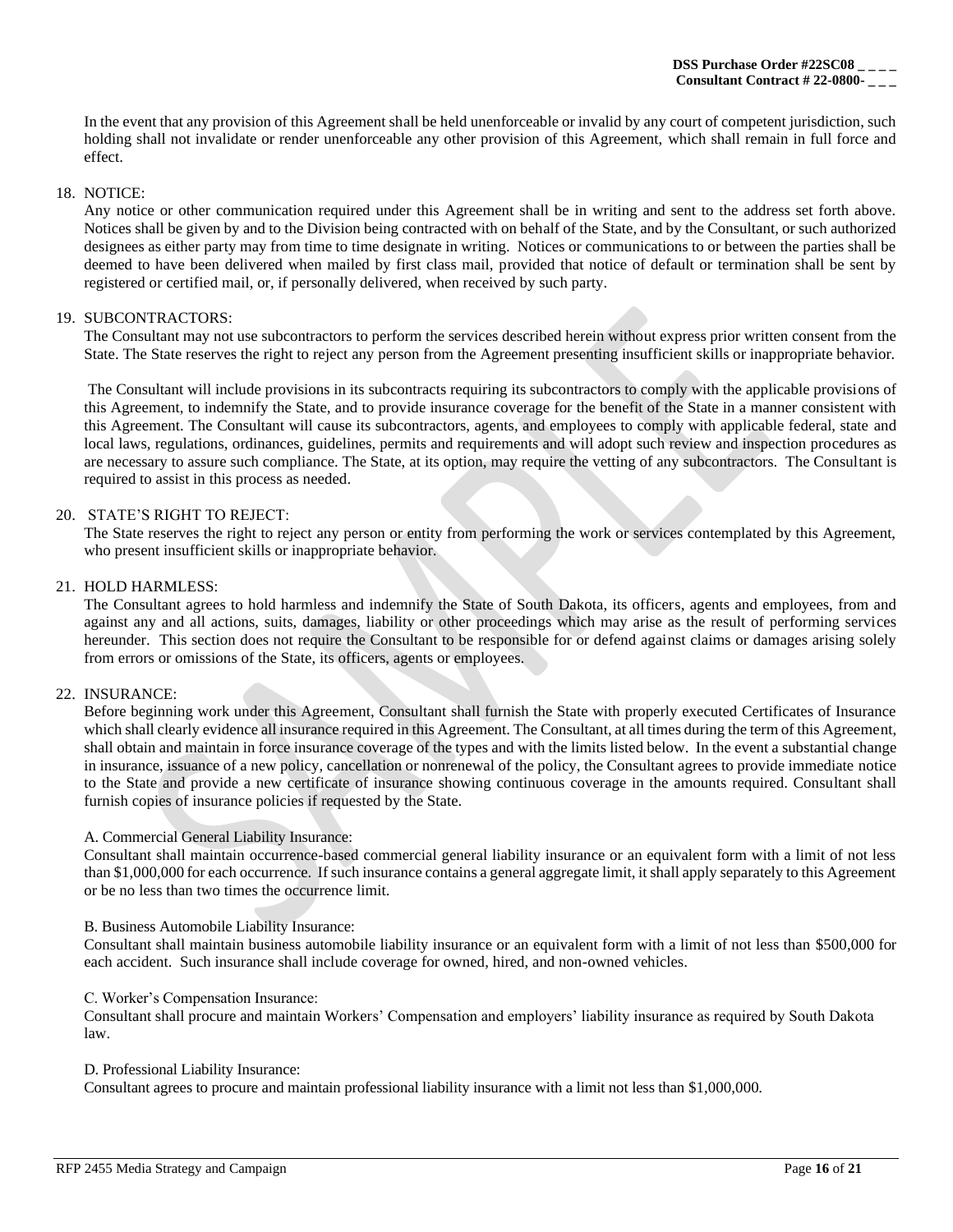(Medical Health Professional shall maintain current general professional liability insurance with a limit of not less than one million dollars for each occurrence and three million dollars in the aggregate. Such insurance shall include South Dakota state employees as additional insureds in the event a claim, lawsuit, or other proceeding is filed against a state employee as a result of the services provided pursuant to this Agreement. If insurance provided by Medical Health Professional is provided on a claim made basis, then Medical Health Professional shall provide "tail" coverage for a period of five years after the termination of coverage.)

## 23. CERTIFICATION REGARDING DEBARMENT, SUSPENSION, INELIGIBILITY, AND VOLUNTARY EXCLUSION:

Consultant certifies, by signing this Agreement, that neither it nor its principals are presently debarred, suspended, proposed for debarment, declared ineligible, or voluntarily excluded from participation in this transaction by the federal government or any state or local government department or agency. Consultant further agrees that it will immediately notify the State if during the term of this Agreement either it or its principals become subject to debarment, suspension or ineligibility from participating in transactions by the federal government, or by any state or local government department or agency.

## 24. CONFLICT OF INTEREST:

Consultant agrees to establish safeguards to prohibit employees or other persons from using their positions for a purpose that constitutes or presents the appearance of personal or organizational conflict of interest, or personal gain as contemplated by SDCL 5-18A-17 through 5-18A-17.6. Any potential conflict of interest must be disclosed in writing. In the event of a conflict of interest, the Consultant expressly agrees to be bound by the conflict resolution process set forth in SDCL 5-18A-17 through 5-18A-17.6.

## 25. CONFIDENTIALITY OF INFORMATION:

For the purpose of the sub-paragraph, "State Proprietary Information" shall include all information disclosed to the Consultant by the State. Consultant acknowledges that it shall have a duty to not disclose any State Proprietary Information to any third person for any reason without the express written permission of a State officer or employee with authority to authorize the disclosure. Consultant shall not: (i) disclose any State Proprietary Information to any third person unless otherwise specifically allowed under this Agreement; (ii) make any use of State Proprietary Information except to exercise rights and perform obligations under this Agreement; (iii) make State Proprietary Information available to any of its employees, officers, agents or consultants except those who have agreed to obligations of confidentiality at least as strict as those set out in this Agreement and who have a need to know such information. Consultant is held to the same standard of care in guarding State Proprietary Information as it applies to its own confidential or proprietary information and materials of a similar nature, and no less than holding State Proprietary Information in the strictest confidence. Consultant shall protect confidentiality of the State's information from the time of receipt to the time that such information is either returned to the State or destroyed to the extent that it cannot be recalled or reproduced. State Proprietary Information shall not include information that (i) was in the public domain at the time it was disclosed to Consultant; (ii) was known to Consultant without restriction at the time of disclosure from the State; (iii) that is disclosed with the prior written approval of State's officers or employees having authority to disclose such information; (iv) was independently developed by Consultant without the benefit or influence of the State's information; (v) becomes known to Consultant without restriction from a source not connected to the State of South Dakota. State's Proprietary Information shall include names, social security numbers, employer numbers, addresses and all other data about applicants, employers or other clients to whom the State provides services of any kind. Consultant understands that this information is confidential and protected under applicable State law at SDCL 1-27-1.5, modified by SDCL 1-27-1.6, SDCL 28-1-29, SDCL 28-1-32, and SDCL 28-1-68 as applicable federal regulation and agrees to immediately notify the State if the information is disclosed, either intentionally or inadvertently. The parties mutually agree that neither of them shall disclose the contents of the Agreement except as required by applicable law or as necessary to carry out the terms of the Agreement or to enforce that party's rights under this Agreement. Consultant acknowledges that the State and its agencies are public entities and thus are bound by South Dakota open meetings and open records laws. It is therefore not a breach of this Agreement for the State to take any action that the State reasonably believes is necessary to comply with the South Dakota open records or open meetings laws. If work assignments performed in the course of this Agreement require additional security requirements or clearance, the Consultant will be required to undergo investigation.

## 26. REPORTING PROVISION:

Consultant agrees to report to the State any event encountered in the course of performance of this Agreement which results in injury to any person or property, or which may otherwise subject Consultant, or the State of South Dakota or its officers, agents or employees to liability. Consultant shall report any such event to the State immediately upon discovery.

Consultant's obligation under this section shall only be to report the occurrence of any event to the State and to make any other report provided for by their duties or applicable law. Consultant's obligation to report shall not require disclosure of any information subject to privilege or confidentiality under law (e.g., attorney-client communications). Reporting to the State under this section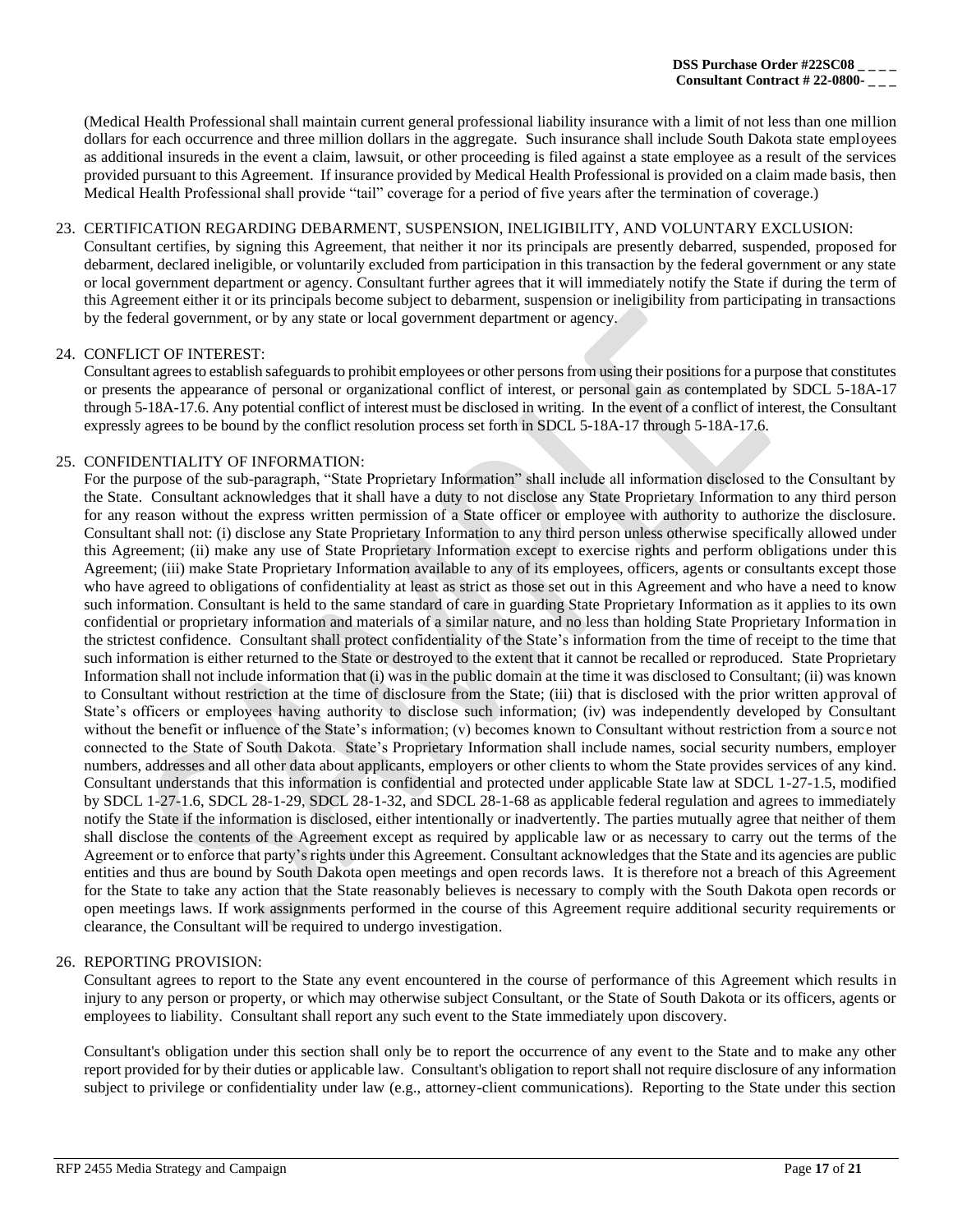shall not excuse or satisfy any obligation of Consultant to report any event to law enforcement or other entities under the requirements of any applicable law.

## 27. DAVIS-BACON ACT

When required by Federal program legislation, all prime construction contracts in excess of \$2,000 awarded by non-Federal entities must include a provision for compliance with the Davis-Bacon Act (40 U.S.C. 3141-3144, and 3146-3148) as supplemented by Department of Labor regulations (29 CFR Part 5, "Labor Standards Provisions Applicable to Contracts Covering Federally Financed and Assisted Construction").

## 28. COMPLIANCE WITH 40 U.S.C. 3702 AND 3704

Where applicable, all contracts awarded by the non-Federal entity in excess of \$100,000 that involve the employment of mechanics or laborers must include a provision for compliance with 40 U.S.C. 3702 and 3704, as supplemented by Department of Labor regulations (29 CFR Part 5).

## 29. FUNDING AGREEMENT AND "RIGHTS TO INVENTION"

If the Federal award meets the definition of "funding agreement" under 37 CFR §401.2 (a) and the Consultant wishes to enter into a contract with a small business firm or nonprofit organization regarding the substitution of parties, assignment or performance of experimental, developmental, or research work under that "funding agreement," the Consultant must comply with the requirements of 37 CFR Part 401, "Rights to Inventions Made by Nonprofit Organizations and Small Business Firms Under Government Grants, Contracts and Cooperative Agreements," and any implementing regulations issued by the awarding agency.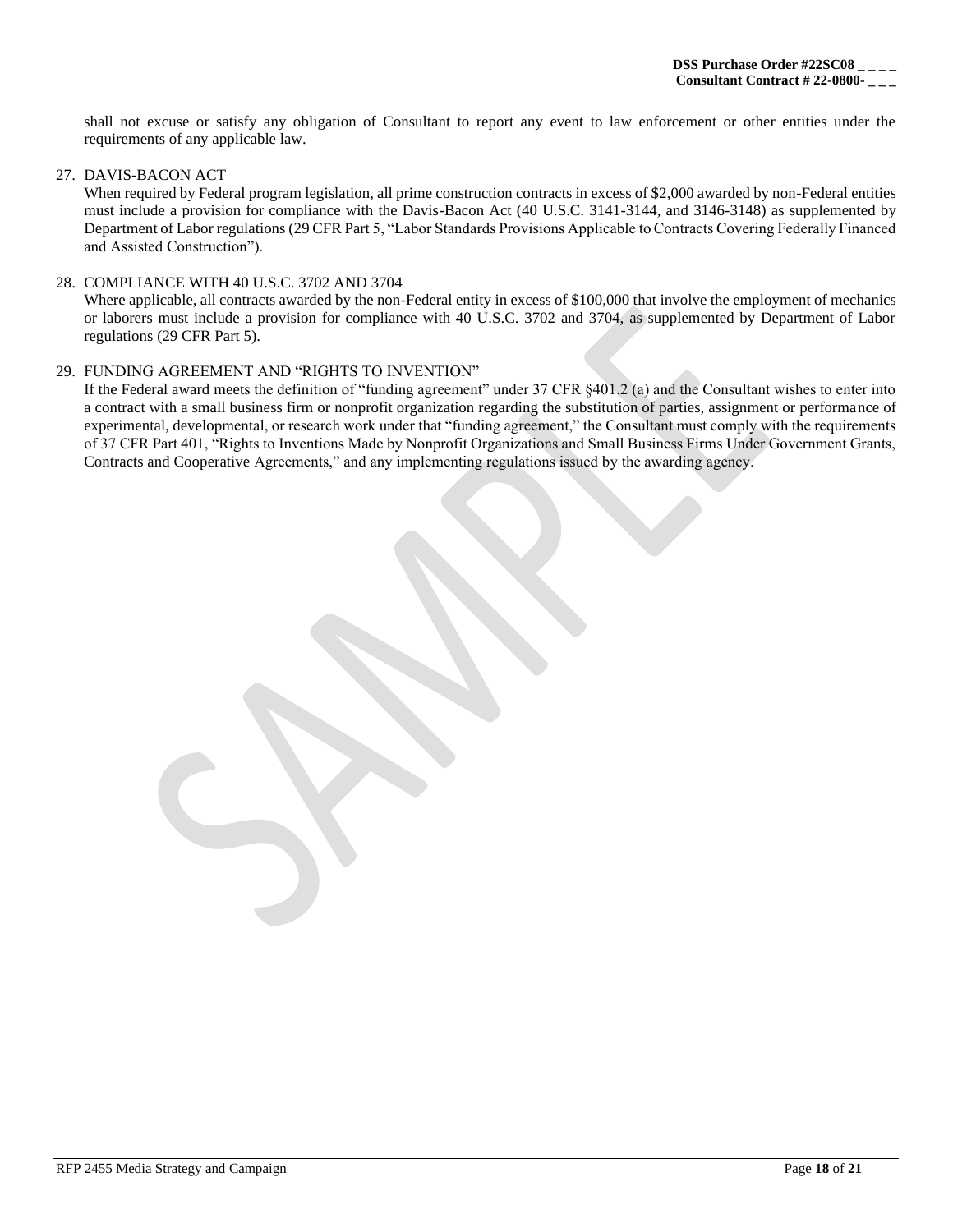# 30. AUTHORIZED SIGNATURES:

In witness hereto, the parties signify their agreement by affixing their signatures hereto.

| <b>Consultant Signature</b>                         | Date |
|-----------------------------------------------------|------|
| <b>Consultant Printed Name</b>                      |      |
| <b>State - DSS Division Director</b>                | Date |
| State - DSS Chief Financial Officer Laurie Mikkonen | Date |
|                                                     |      |
| State - DSS Cabinet Secretary Laurie R. Gill        | Date |
|                                                     |      |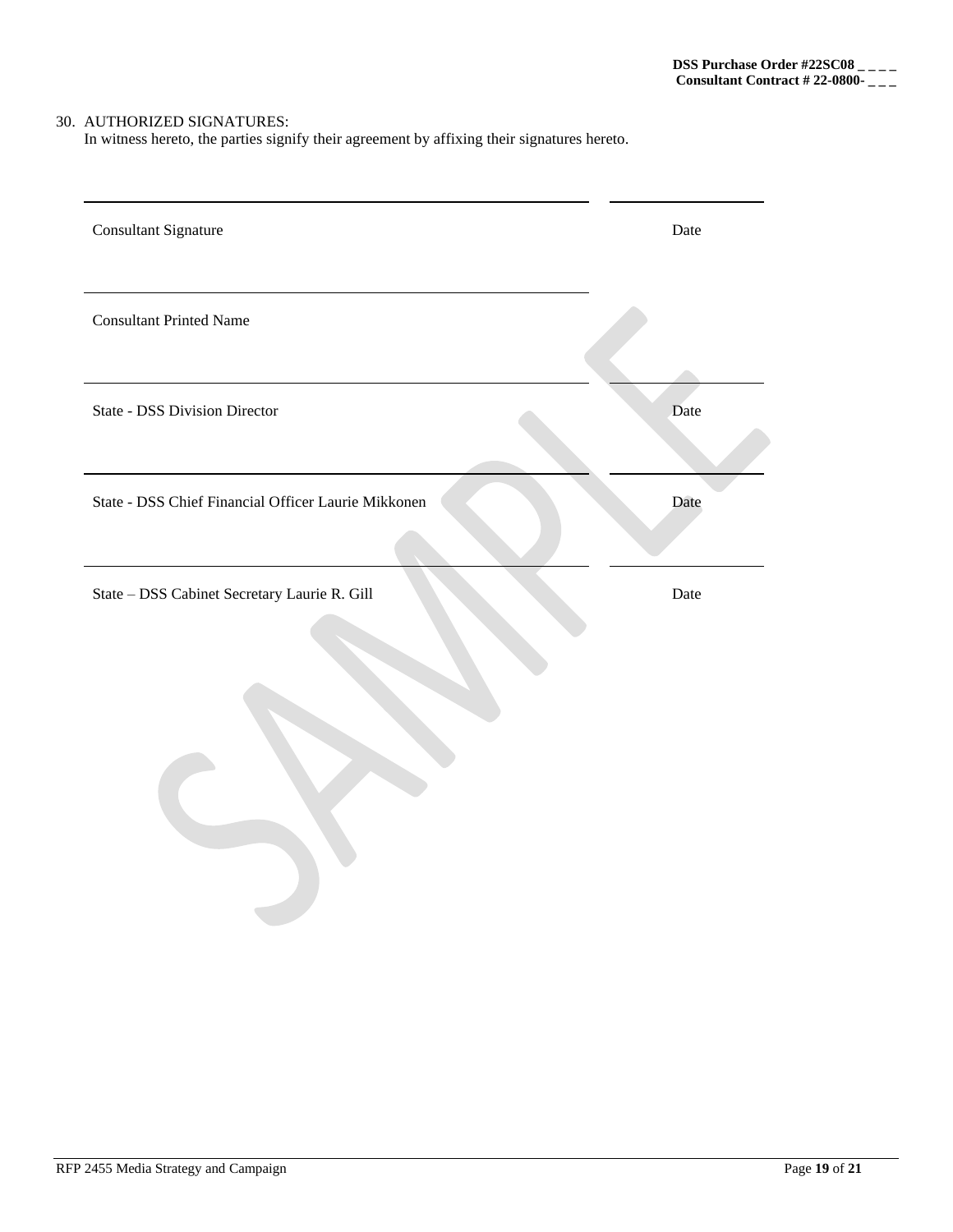## **State Agency Coding:**

| CFDA#        |                                          |                                                      |  |
|--------------|------------------------------------------|------------------------------------------------------|--|
| Company      |                                          |                                                      |  |
| Account      |                                          |                                                      |  |
| Center Req   |                                          |                                                      |  |
| Center User  |                                          |                                                      |  |
| Dollar Total |                                          |                                                      |  |
|              | <b>DSS Program Contact Person</b>        |                                                      |  |
|              | Phone                                    |                                                      |  |
|              |                                          | <b>DSS Fiscal Contact Person</b> Contract Accountant |  |
|              |                                          | Phone 605 773-3586                                   |  |
|              | <b>Consultant Program Contact Person</b> |                                                      |  |
|              | <b>Consultant Program Email Address</b>  | Phone                                                |  |
|              | <b>Consultant Fiscal Contact Person</b>  |                                                      |  |
|              | <b>Consultant Fiscal Email Address</b>   | Phone                                                |  |

**SDCL 1-24A-1 states that a copy of all consulting contracts shall be filed by the State agency with the State Auditor**  within five days after such contract is entered into and finally approved by the contracting parties. For further **information about consulting contracts, see the State Auditor's policy handbook.**